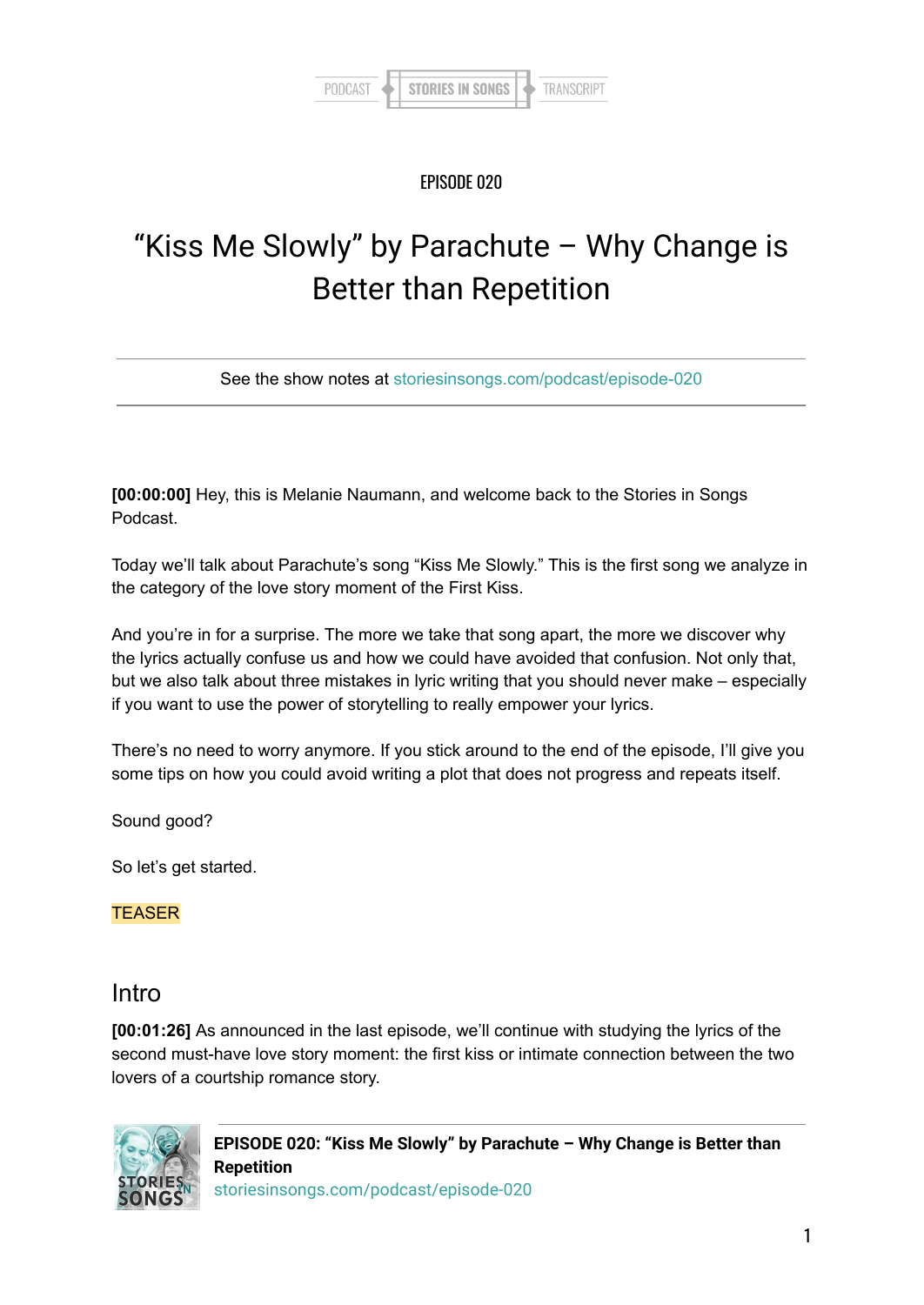

But to mix things up a bit, we'll also have some more bite-sized episodes in between the more extended lyric studies. So we will talk about the craft of storytelling and look at different tools and methods that will help you boost your songwriting and write better lyrics.

I also want to point out that you can now watch a free 3-part video series on my website. These three videos help you write powerful lyrics that move people.

Especially if you are

- struggling with writing confusing lyrics that no one gets,
- or want to know how your words can really make an impact,
- then I recommend you check out my free video series. Each video is about 10 minutes long and will help you discover how to use storytelling to unleash powerful lyrics.

Today, we'll start with the first song example of writing lyrics about the first kiss – a moment so many people love to hear about since it takes them back on memory lane or paints them a picture of a romantic moment they'd love to experience themselves.

# What you'll learn in this episode

**[00:02:48]** So what will you learn in this episode?

I've also included lyric form and structure in my analysis for the first time ever. This way, we find out if the lyric structure actually supports the idea of the song or if it doesn't work together. It's all about prosody, right?

Furthermore, today we have the first song in our examples that does not include the moment that turns the tables. What that actually means for the song, well, you're about to find out.

It's a pretty long episode. So if you need time to pause, no worries. Just make sure you come back and listen to the rest of the episode because I really think you and your lyric writing can gain some great insights when we take apart "Kiss Me Slowly" by Parachute.

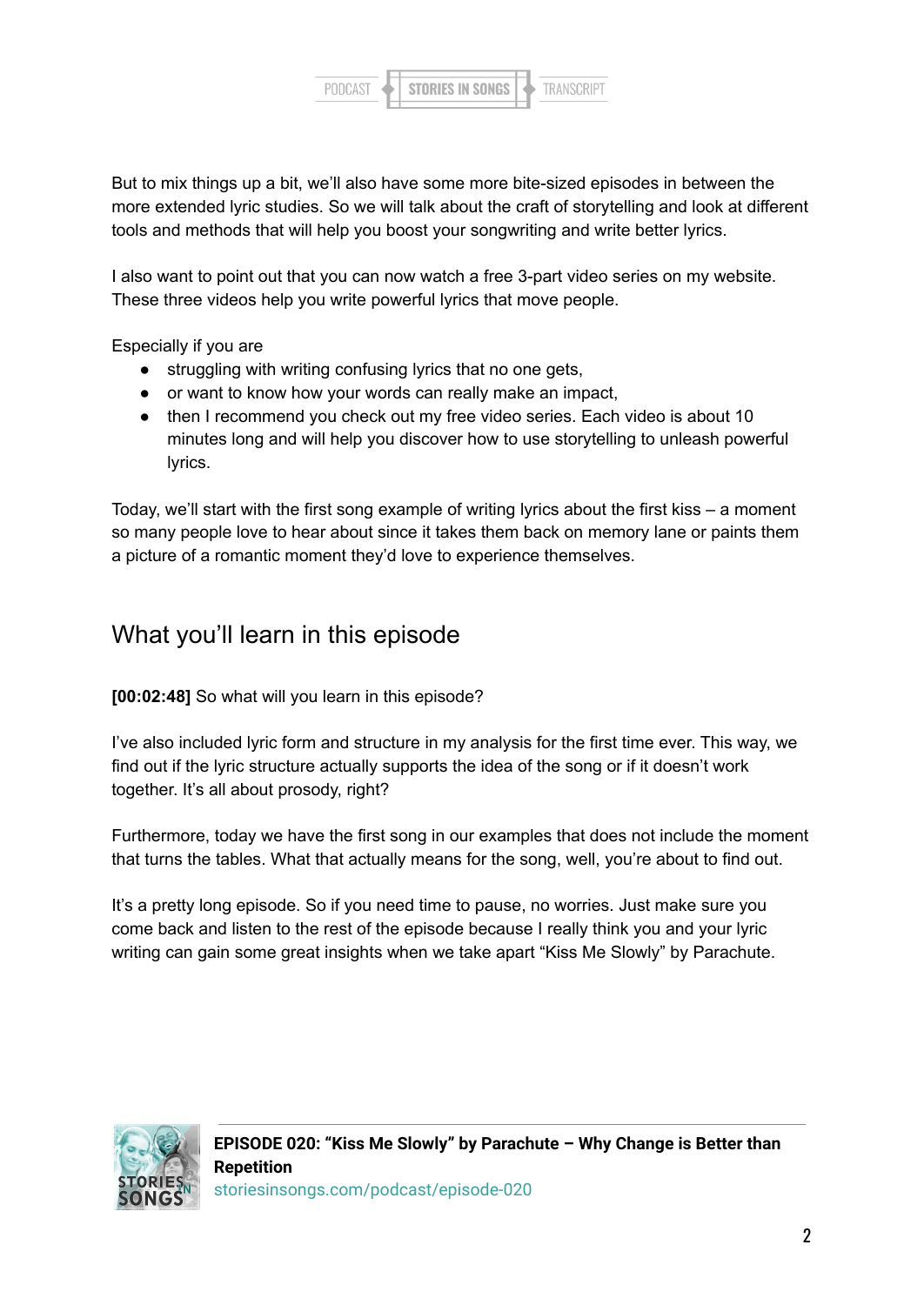

# The S.O.N.G. Framework

**[00:03:35]** Before we dive into analyzing the lyrics of this episode's song, here's a quick recap of the framework we use for studying the storytelling power in lyrics. It includes all the questions we need to answer when we want to find out how much a song uses the craft of storytelling to engage its listeners.

And the more it does, the stronger the song gets.

I call this framework: SONG - **S-O-N-G**.

It consists of 4 steps: S like Summary - O like Observer - N like Narration - G like Gist.

So it's SONG. Very easy to remember, right?

If we translate those acronyms into steps, we first look at what the song is about. We will summarize it. This summary will give us a bird' eye view of the song's main content in general.

After that, we dive deeper to find out more about the person who is the central character in that song. I call him the observer because it's the person who lets the listener know what is going on.

In the third step, we analyze the narration to learn about the inner dynamics of how the songwriters applied the craft of storytelling to the song.

Lastly, we get to the song's gist to find out the big takeaway for the listener. We will look primarily at the song's message and determine if it was a cautionary or a prescriptive tale.

# Kiss Me Slowly" by Parachute

**[00:05:05]** The song we will analyze today is "Kiss Me Slowly" by the American pop-rock band Parachute.

"Kiss Me Slowly" is the second single release of Parachute's album "The Way It Was," released in 2011.

Although fans of the band might argue that "Kiss Me Slowly" is actually a breakup song since they know the artist's backstory, I always take the lyrics as they are written. That means, no

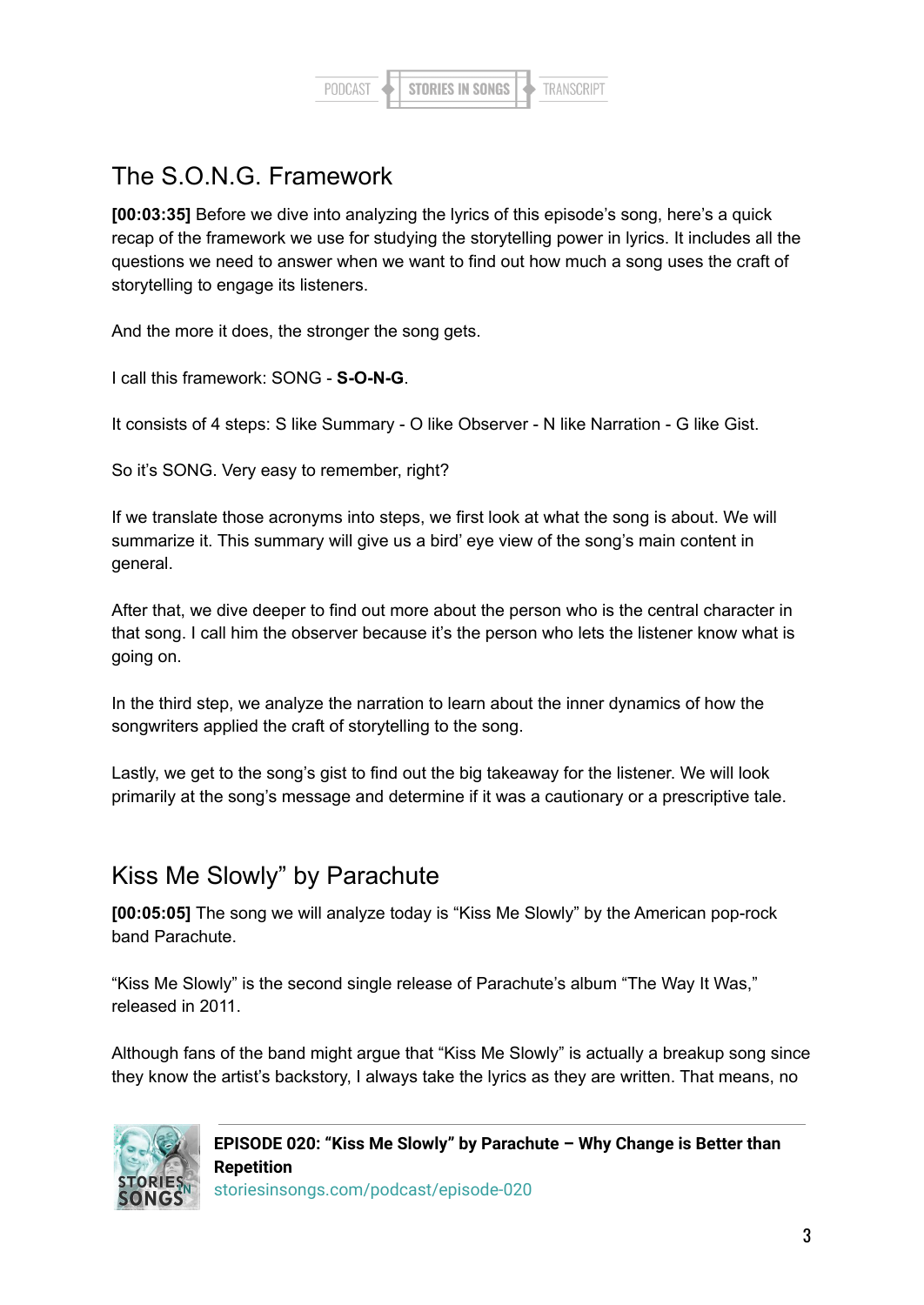

matter what you write or someone else wrote, you can't assume people know what you know. They don't have the insights into all the background information. They only see what's on the page, or, as it refers to listening to songs: what they hear.

So that's something you always need to keep in mind when writing songs: Your audience puzzles your character's story together by what your lyrics state. Although, of course, the music sets the mood and gives hints to how you might perceive what's written between the lines, so does the structure of lyrics communicate a stable or unstable feeling letting us know how confident or unsure a character is in what he or she says. But again, although we will include some lyric structure analysis, too, we still mainly focus on the plot.

And Parachute's song could be perceived as a breakup song because there are elements of a breakup in it. But, as you will find out too, the main moment the lyrics focus on is the moment when the couple was kissing in that hotel room. That moment is at the center of the lyrics.

So without further ado, let's look at the lyrics of "Kiss Me Slowly" and then we'll analyze it in detail to find the answer to the question: "First Kiss or Breakup"- Song, or both?

The following lyrics to "Kiss Me Slowly" are under copyright by Warner Chappell Music.

[[\$Video]] [https://www.youtube-nocookie.com/embed/lXqYw\\_II6Pc](https://www.youtube-nocookie.com/embed/lXqYw_II6Pc)

Songwriters: Charles Kelley / Dave Haywood / David Wesley Haywood / William Charles Anderson Kiss Me Slowly lyrics © Warner Chappell Music, Inc

> *[Verse 1] Stay with me Baby, stay with me Tonight, don't leave me alone Walk with me Come and walk with me To the edge of all we've ever known I can see you there with the city lights Fourteenth floor, pale blue eyes I can breathe you in Two shadows standing by the bedroom door No, I could not want you more than I did right then As our heads leaned in*

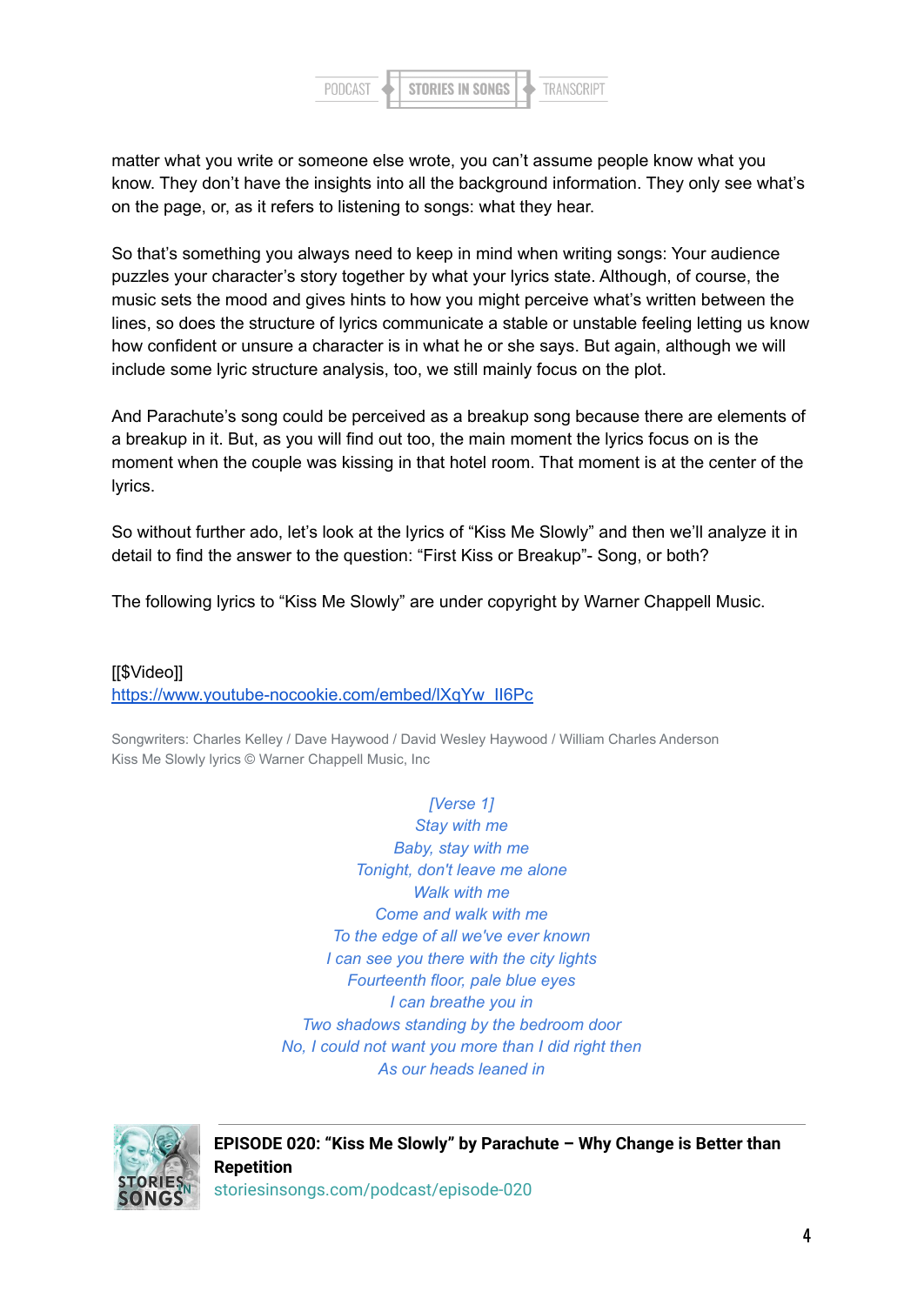

TRANSCRIPT

*[Chorus] Well, I'm not sure what this is gonna be But with my eyes closed, all I see Is the skyline, through the window The moon above you and the streets below Hold my breath as you're moving in Taste your lips and feel your skin When the time comes, baby, don't run Just kiss me slowly*

**STORIES IN SONGS** 

#### *[Verse 2]*

*Stay with me Baby, stay with me Tonight, don't leave me alone (Me alone) She shows me everything she used to know Picture frames and country roads When the days were long and the world was small She stood by as it fell apart Separate rooms and broken hearts But I won't be the one to let you go*

#### *[Chorus]*

*Oh, I'm not sure what this is gonna be But with my eyes closed, all I see Is the skyline, through the window The moon above you and the streets below Hold my breath as you're moving in Taste your lips and feel your skin When the time comes, baby, don't run Just kiss me slowly Don't run away*

*[Bridge] And it's hard to love again When the only way it's been When the only love you knew Just walked away If it's something that you want Darling, you don't have to run You don't have to go Just stay with me, baby, stay with me*

*[Chorus]*

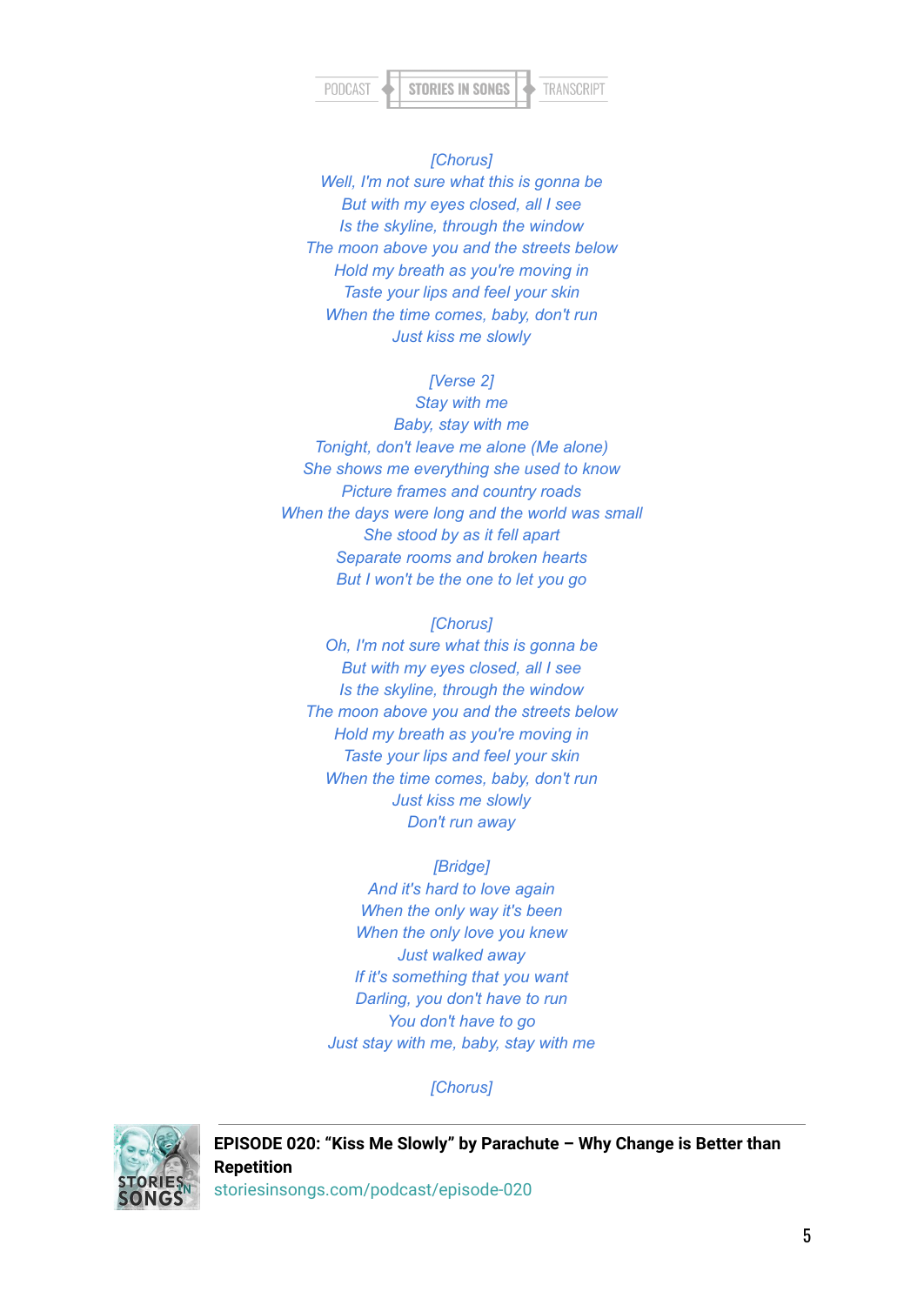

**TRANSCRIPT** 

*Well, I'm not sure what this is gonna be But with my eyes closed, all I see Is the skyline, through the window The moon above you and the streets below (Don't let go) Hold my breath as you're moving in Taste your lips and feel your skin When the time comes, baby, don't run Just kiss me slowly I'm not sure where this is gonna go But in this moment, all I know Is the skyline, through the window The moon above you and the streets below (Baby, don't let go) Hold my breath as you're moving in Taste your lips and feel your skin When the time comes, baby, don't run Just kiss me slowly*

**STORIES IN SONGS** 

Now that we have read through the lyrics let's start dissecting them to study the storytelling power of "Kiss Me Slowly" using the S.O.N.G. Framework.

Ready? Let's begin.

# 1. Summary (About)

**[00:09:03]** First, we summarize the lyrics and talk about what kind of story or story moment it includes. This first step helps us get a clear overview of what the song is about before diving deeper into characters, the different storytelling tools, and the message behind it all. This step is laying the groundwork for our lyric study.

So the first question is:

### 1. What is the song about?

I think the song is about a man who wants this one girl. But she has gone through bad relationships that did not end well for her. And now she is confused, even scared to love and

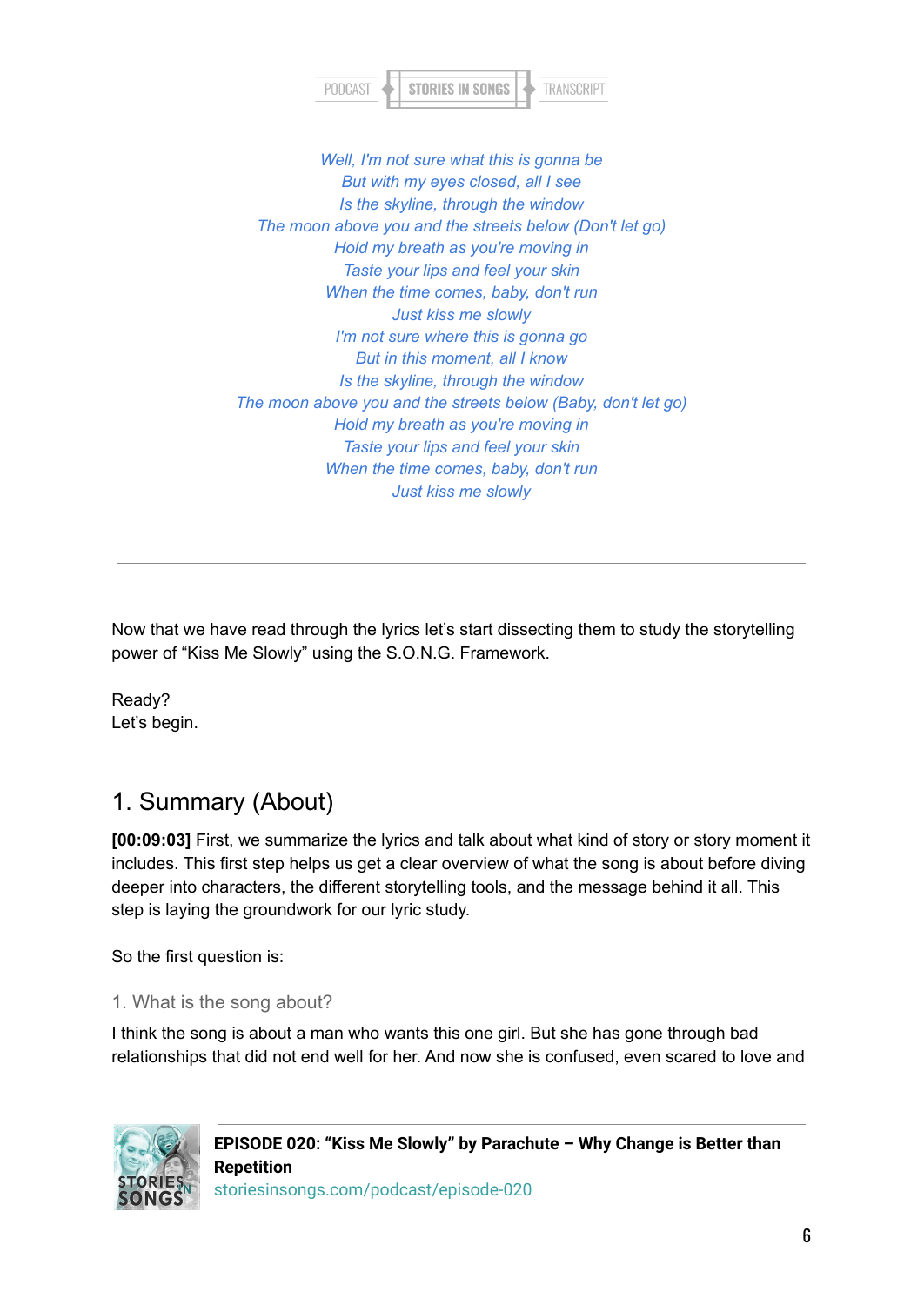



commit to someone again. She is holding back. The main character empathizes with what she's been through to make her see that he understands her fear. He says in the bridge:

**STORIES IN SONGS** 

*And it's hard to love again When the only way it's been When the only love you knew Just walked away*

He also wants her to know that he won't do to her what she's been through before. At the end of the second verse, he says:

> *She stood by as it fell apart Separate rooms and broken hearts But I won't be the one to let you go*

So the song "Kiss Me Slowly" is about two people wanting more but being scared to get hurt again.

Of course, you might have a different take on what the song is mainly about. And that is totally valid. If you can make an argument for your thoughts, that's perfect.

Now let's dive a little deeper and pinpoint some main ideas to assign a story genre to the song. To find out to what kind of story content genre the song belongs to, you can ask yourself the following question:

2. If the song was a scene from a movie, under what genre would you promote the movie? What is the story's genre?

I think we don't have any problems identifying the story's content genre.

The song's title is called "Kiss Me Slowly" which could even be the title for a romance movie.

If we look up the activity of "Kissing" in the dictionary, it is described as a touch or caress with the lips as a sign of love, sexual desire, or greeting.

So the main content genre is Love. Easy, right?

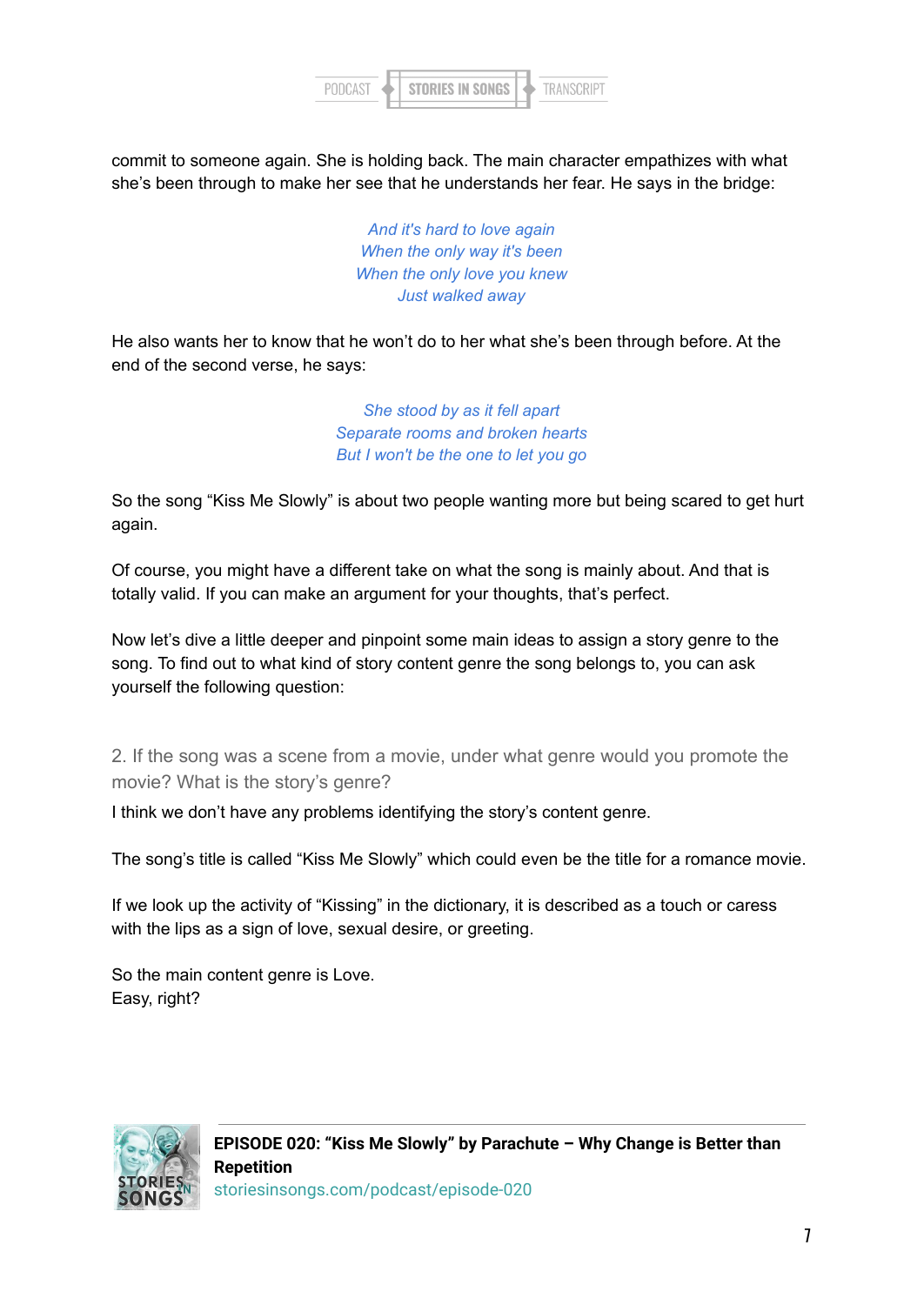

3. After listening to the song, does the song refer to a specific moment that we expect to see in the love story?

Now that we have put a label on the song's story moment and identified it as part of a love story, we can further check if the lyrics fit into one of the must-have love story moments that the audience intuitively knows and identifies as one of the special moments that makes a love story complete.

As a reminder, the six must-have moments that the audience expects from a love story are:

- 1. the lovers meet
- 2. the first kiss or intimate connection
- 3. the confession of love
- 4. the breakup
- 5. the proof of love
- 6. and the scene where the lovers reunite or part.

Those six moments provide us with another waypoint when analyzing the song's lyrics – another step to move forward in our lyric study. They help us go further in one direction and discover more about the meaning behind the words.

In Parachute's song "Kiss Me Slowly," two story moments stand out. They are:

- the first kiss
- and the breakup.

We will talk more about the interaction between those two story moments in step 2 of the S.O.N.G. framework. So stay with me.

Let's move on to the next question:

4. Do the song's first lines set the expectations of what the song will be about. Do they give a promise to what kind of story moment the audience can expect?

Now that we know that the song is about love, and especially the lovers' first kiss paired with breakup elements, we now look at the first lines of the song.

You might wonder why the first lines of the song are so important.

Well, just think about the last movie you saw or the last book you've read. The first scene of the movie or the first pages of a book always let you ease into what kind of story you can

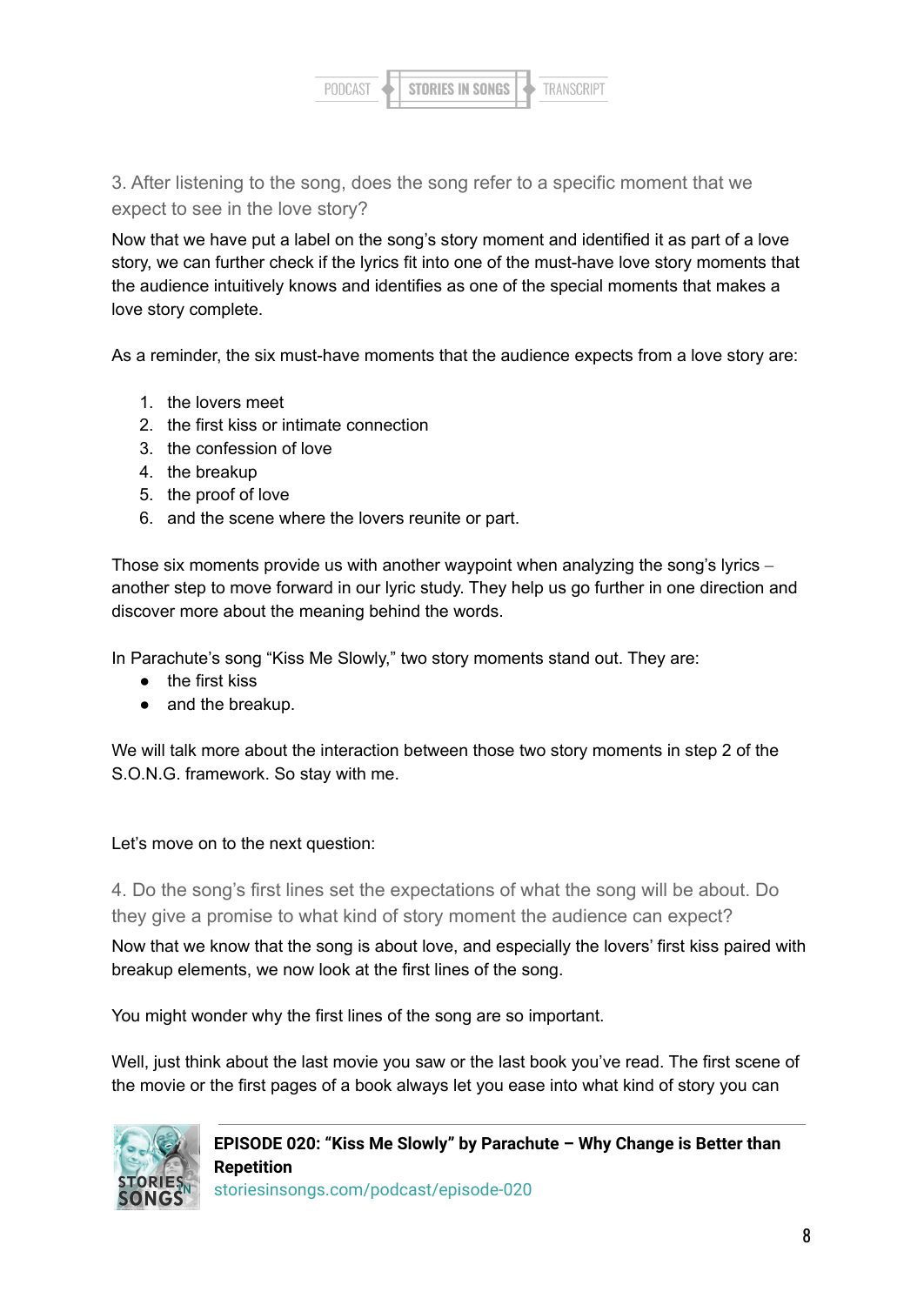

expect. Just think of James Bond, Fast and Furious, or any other action story – they all begin with some kind of chase or fight scene. They do that on purpose to let their audience know: Hey, this story is about life and death. Lives are at stake. It's an action story. So buckle up. *You're in for an exciting ride.*

You see what they do: They set the expectations in their audience. They don't start with a prelude of a character's love life or show them at their desk job. They give their audience a piece of the action. Because action is the reason why they wanna watch the movie or read the book.

If the action story would start with a character's love life and later switch to a story where lives are threatened, we – as the audience – would feel cheated. We had expected a love story, but we were served an action story.

So whenever you wonder about how to write the first lines of your lyrics, consider that those lines give your audience a promise of what they can expect from the rest of your song. Don't confuse them by setting up a scene that you won't continue painting for them. Keep it simple. Just stay in the arena you've chosen and fill it with life for your audience.

**And if you need some more convincing, here's another reason why the first lines are so important:** We don't have much time in a song to hook our listeners and keep them engaged. That's why it's so important to give your listeners a clear picture or even a hint to what kind of song they can expect.

The first lines are the setup for the rest of your song. And your listeners want that promise fulfilled that the first lines gave them. So never underestimate the power of the first lines of your songs. Those lines are super important because their job is to hook your audience.

There are multiple ways to do this.

- you can establish the setting and the main character by giving them some unique, intriguing features that make the listener keep listening because they seem very intriguing and raise questions in your listener's mind
- Or you establish the central problem the song's character will have to deal with in this song. Because problems are a great way to let your listeners identify with your song's character and hook them because they want to find out how that problem is resolved. You opened a gap. And the audience keeps listening because they want closure.
- Or you start with the promise of what kind of moment of the chosen story genre the listeners can expect.
- Or you can pull the listener right into an unfolding event using action verbs, the first-person perspective, and a direct address through dialogue



**EPISODE 020: "Kiss Me Slowly" by Parachute – Why Change is Better than Repetition**

[storiesinsongs.com/podcast/episode-020](https://storiesinsongs.com/podcast/episode-020/)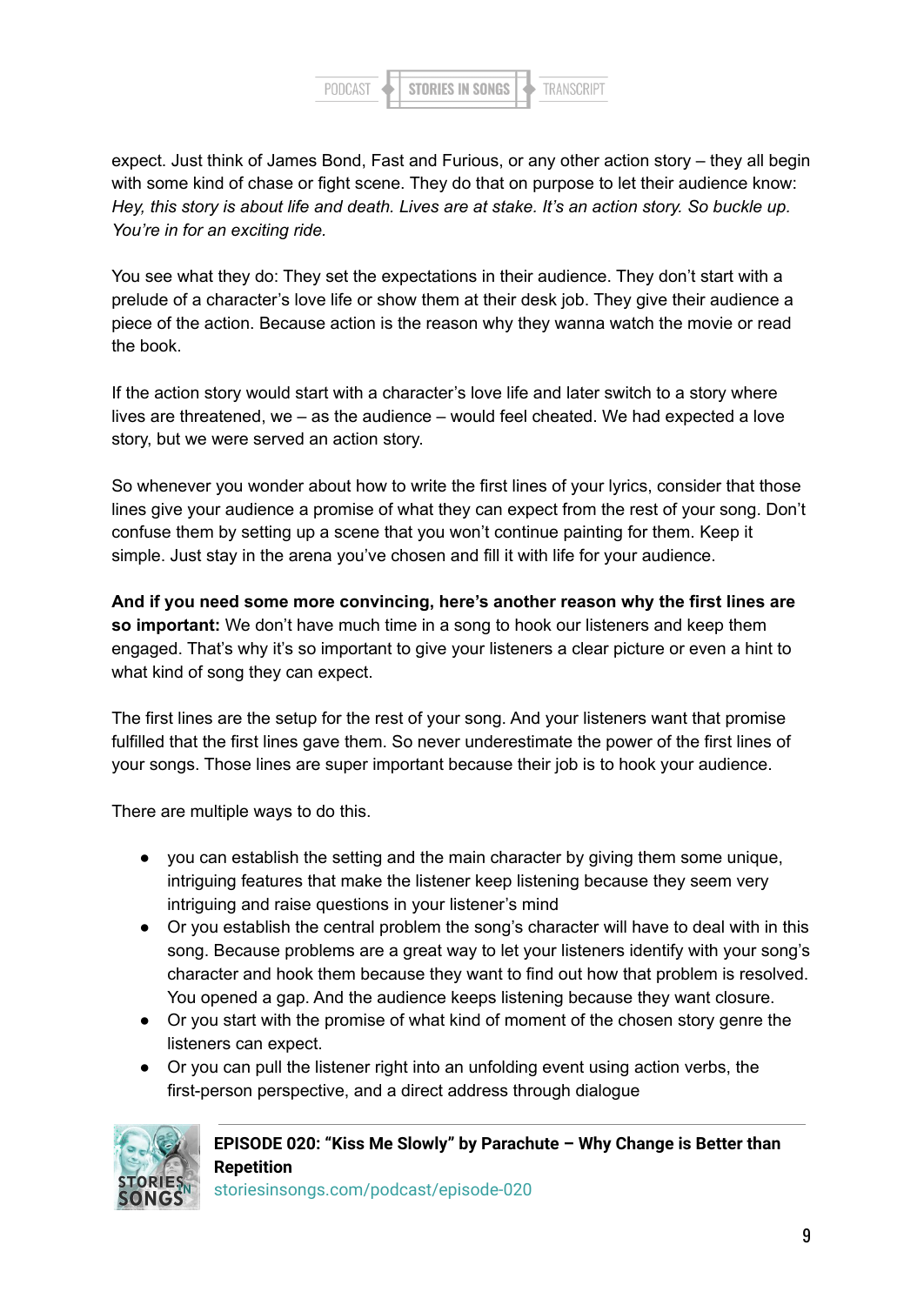

● Or, when thinking about the first lines of your song, you can even use a combination of the options we've just mentioned

Let's look at the first lines of Parachute's song "Kiss Me Slowly". They say:

#### *Stay with me Baby, stay with me*

Those two lines give their audience already a great insight into the type of song they're about to hear.

- 1. They set up the point of view. That means we have, in storytelling terms, a first-person narrator that speaks directly to another person, called "Baby". Please don't confuse the point of view in storytelling with the point of view in lyric writing. In lyrics, the point of view for this song is Direct Address because we have the pronouns I and You.
- 2. Furthermore, the lines hint at the problem the main character has to deal with. He asks her to "stay", so something must have happened before that gave her a reason to leave.
- 3. We are intrigued to find out why she wants to leave. So the lines raise a question in the listener's mind.
- 4. The action verb "Stay" actually is a word that we use to get the attention of someone. It's like a command. Something to pay attention to. And since that word is used in direct address to the listener, they are inclined to "stay" and not switch the radio station.
- 5. The repetition of "Stay with me" further strengthens the listener's perception that this song is about love troubles. Something is about to happen, and we've just joined the two lovers at a climactic moment. Gosh, so exciting! So we want to keep listening to find out what's gonna happen next.

You see, the lines of

#### *Stay with me Baby, stay with me*

don't seem so special when you first look at them. But they serve a purpose, and they do so wonderfully. They not only set up what kind of ride we're in for, but they also pull us right into an unfolding event. We're hooked. And that's the job of your lyrics' first lines.

Isn't this amazing to think about?

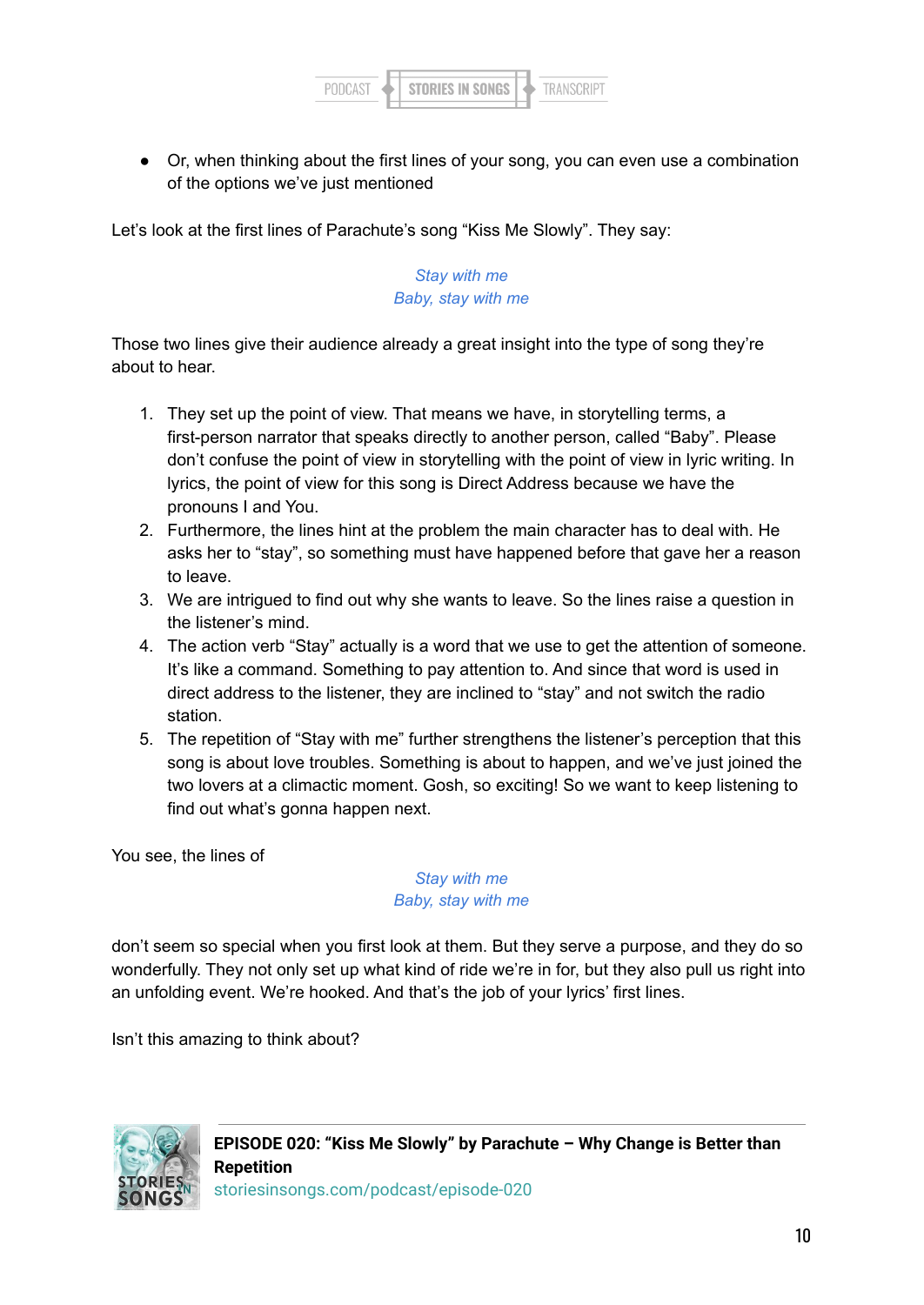

The power of the first lines is something you should never ever underestimate when writing lyrics. Every line, even every word serves a purpose. And if you combine them well, you've got yourself a song that will keep your listeners engaged from the first word to the last.

Okay, let's continue by looking at some further love story must-haves.

#### 5. Does the song use conventions of the love story genre as well?

Conventions are the conditions that set up the moments of change that are the obligatory moments we've just talked about – like the first kiss or the breakup. They are the setting, character, and catalysts that create the conditions for conflict that arise in the story.

In a story, a character can take on different roles. And specifically, in a love story, we have characters that can take on the role of a rival – which means there is another possible love interest, which makes the love story so much more interesting – or we have characters that are either in favor of or against the relationship.

Furthermore, conventions can also refer to the way the story moves forward.

For example, by including

- an external need that one of the lovers has to deal with something else externally and not just wants to find love,
- there can be opposing forces to overcome,
- there might be secrets
- rituals,
- or we go as far as letting morality weigh in.

In the song "Kiss Me Slowly" by Parachute, there is a reference to a former lover.

*And it's hard to love again When the only way it's been When the only love you knew Just walked away*

This person is a rival for our song's main character because he still influences her ability to love and commit again. The rival was the only love she knew, and now our main character wants to be the person that makes her find love again. But he has to help her get over this person in order to make her stay and commit. And committing means kissing him again, slowly.

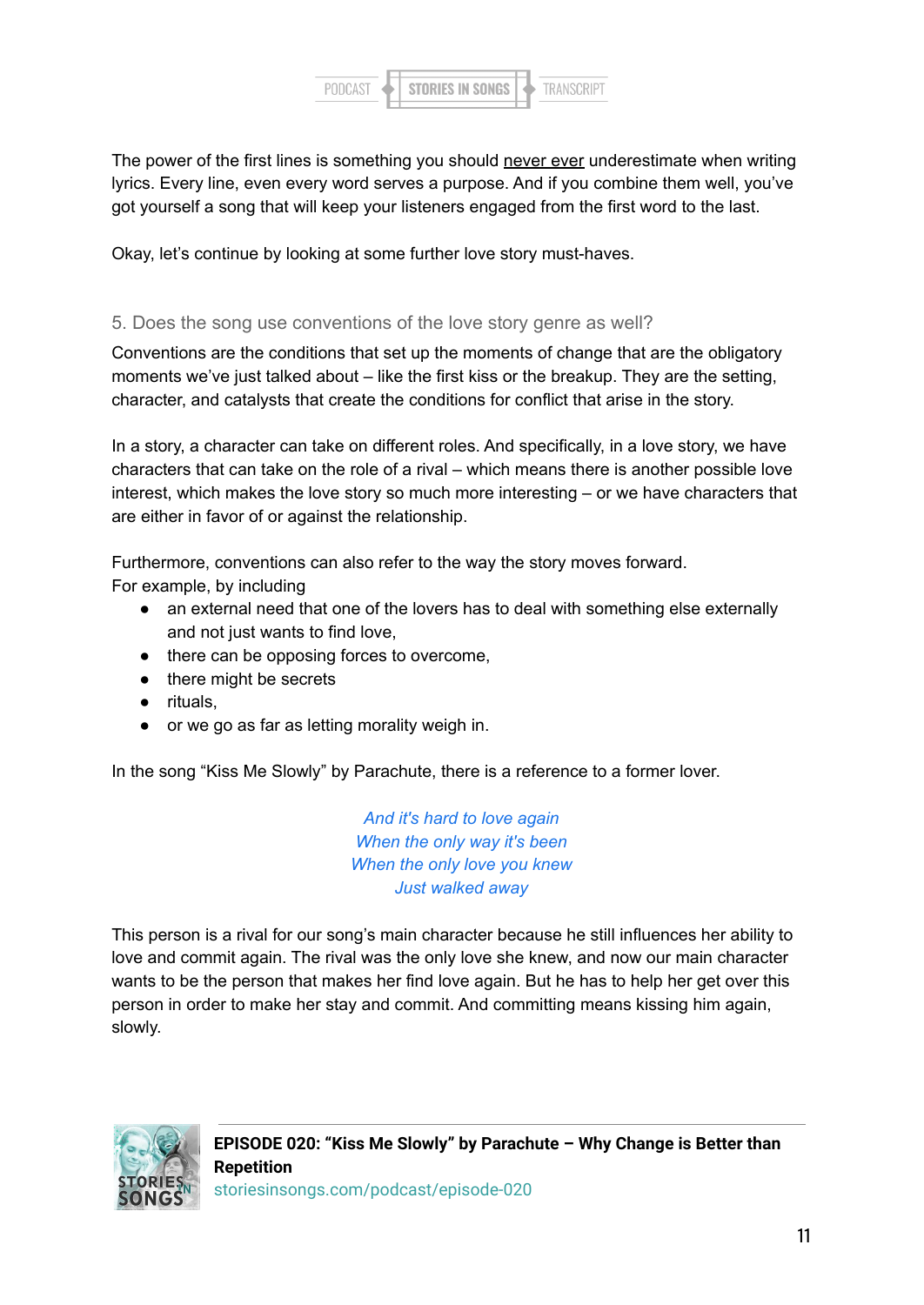

Before we talk more about the song's characters, let's answer two more questions about the overall Gestalt of the lyrics:

6. Is the song's character talking about the distant past, their current state of mind, or an imagined future?

This question is important because it reveals ...

- if the song's story moment has already happened and therefore is just a retelling of events that might have led to a certain situation or used to build a bridge to the present,
- or if the song pulls the listener right into an unfolding event
- or if the song is about an imagined, anticipated, or feared future event

In the song "Kiss Me Slowly," we are right at the moment with the two characters. They are on the brink of breaking up because she is so scared to start a new relationship. He sings:

### *Come and walk with me To the edge of all we've ever known*

They have kissed once, and so the lyrics take us back into the near past and to a scene the main character thinks about again and again.

That moment is so important to him and so present in his mind, that for him it's at the edge of all they've ever known. This is a beautiful way to point out what connects the two lovers so uniquely. The kiss they once shared has created a super-strong memory.

The songwriters chose to assign that first kiss moment to the chorus to make it clear to everyone how special that one kiss was. They paint a picture of that kiss, giving us the surrounding setting of the fourteenth-floor room with the skyline view, and painting a detailed picture of how magic that kiss was.

And in the present, the main character struggles to make her stay with him – since she is so scared of past experiences and confused by their recent past as well. The kiss has changed everything between them. Her feelings for him are the reason why she wants to leave.

It's such a tightly constructed story and it works very well.

Do you see how the lyrics actually give us so much information about that couple in just two verses, a chorus, and a bridge? It's amazing storytelling power at work in those lyrics because the present is connected and influenced by the past that needs to be overcome (the

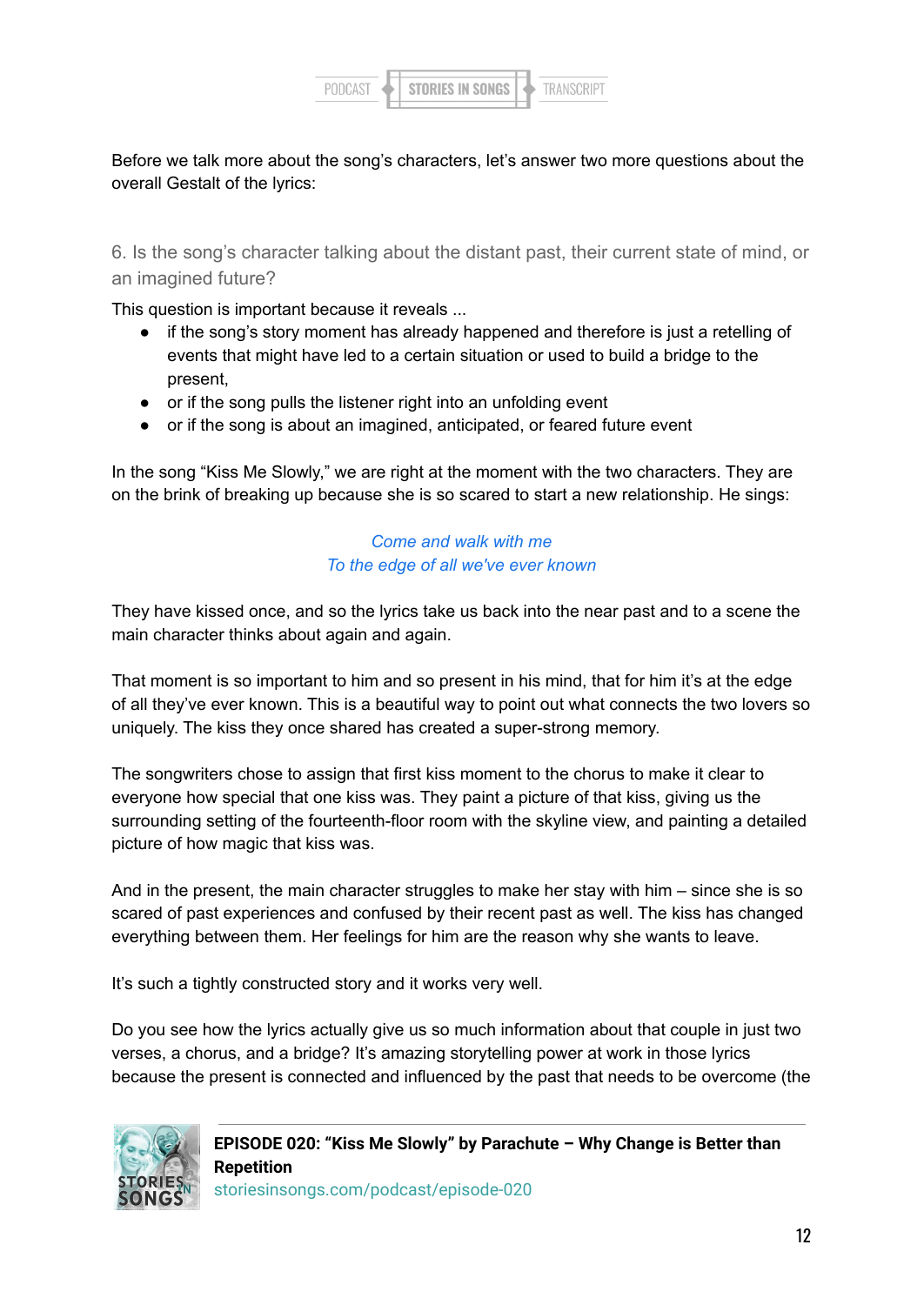

past relationship) and embraced (their kiss). So we have the solution to the problem of the fear of commitment woven into the lyrics as well.

And it's all connected.

So well done. That's what I mean by tightly constructed. It just fits together.

We'll talk more about the narrative power in step 3, but let's just first complete the first step of the S.O.N.G. framework by answering this last question:

7. Are we hearing someone's inner monologue, someone narrating a story, or a conversation between two or more people?

This question helps us know how close the narrative distance is between the listener and the song's main character.

- If the main character is only talking to himself, then the narrative distance between listener and character is very close. Because we as the listener gain access to the character's thoughts and feelings, and if they use present tense, the chances are high that the listener gets pulled into the story moment and maybe even feels like the song's character.
- If the main character is only narrating a story, the narrative distance is not as close anymore. We are only being told a story. But as we've learned from the last episodes, there's still a way to include your listeners in your narration, such as using rhetorical questions aimed at the listener.
- And if there's a conversation between two or more people in the song, the narrative distance is vast between the listener and the song's character. The listener is only eavesdropping on a conversation without having access to the character's thoughts and emotions and without being paid attention to.

So this question helps us know how well the song's lyrics engage the listener and pull them into the story moment of the song.

In the song "Kiss Me Slowly", the main character is talking to his lover:

*Stay with me Baby, stay with me*

He uses Direct Address because he uses the pronouns "I" and "You".

But in the second verse, the song's character switches to third person. He says:

*She shows me everything she used to know Picture frames and country roads*

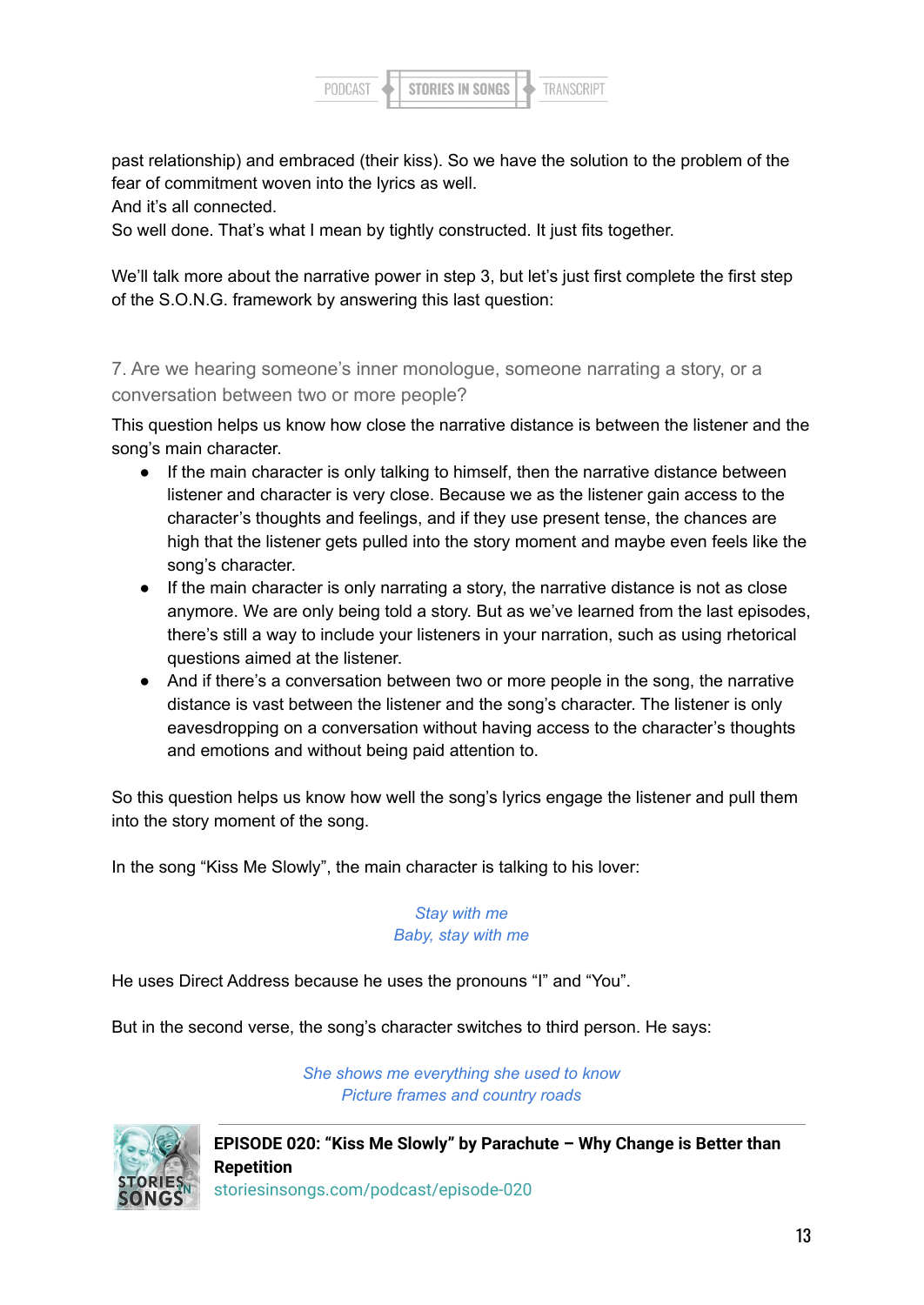

#### *When the days were long and the world was small She stood by as it fell apart*

Switching point of view, or in short POV, is something you should not do. A song, as we already said, is a tightly constructed little mini-story. You can neither introduce too many characters nor switch the way how you address them. You only end up confusing your listeners. And if they are confused, then they are thrown out of the narrative by that confusion. They start wondering: "Wait, to whom is he talking to now? I thought he talked directly to her, but now he refers to her in the third person. Why? Why does he do that? Did I miss something?"

You see, switching POV is something you should avoid.

Just compare how the strength of the lyrics changes if we use direct address instead of third-person narrative in the second verse.

Here is the original version in third-person:

*She shows me everything she used to know Picture frames and country roads When the days were long and the world was small She stood by as it fell apart*

And now let's turn it into Direct Address to make it consistent with the rest of the lyrics' POV.

*You showed me everything you used to know Picture frames and country roads When the days were long and the world was small You stood by as it fell apart*

Wow, that's so much stronger. The intimate connection between the two characters in the song is so heavy. It weighs much more and highlights their past relationship and what they've been through.

I'd go with direct address. What about you?

Summary Step 1 - Summary

Okay, now we've finished the first step of the S.O.N.G. framework.

We now know:

1. The song is about two people wanting more and committing but they are scared to get hurt again.

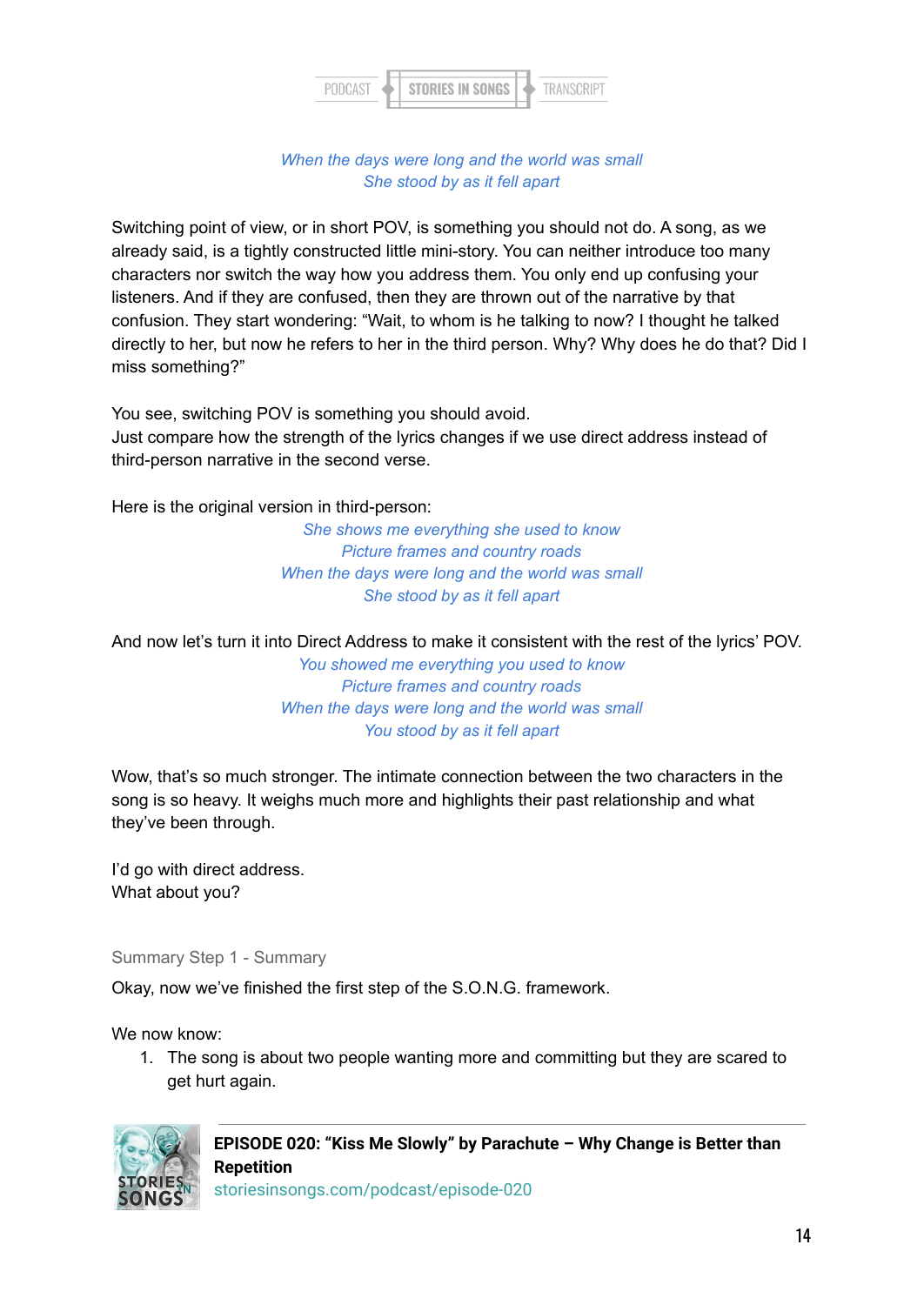

- 2. We know the song is about love.
- 3. And it is especially about the lover's first kiss
- 4. but only the troubled love story that hints at a breakup moment is set up in the first lines of the song.
- 5. The song uses the love story conventions of a rival, even though that person is never identified. And he does not have to be. We focus strongly on the two main characters in that song. That's enough.
- 6. The character is speaking in the present moment but refers back to their past.
- 7. And he is talking directly to his girl, even though there is an unnecessary switch on POV from direct address to third person in the second verse.

# 2. Observer

**[00:28:30]** Now that we have a general overview of the story moment included in the song, let's talk about its main character.

Getting to know the character will help us figure out the problem or challenge he is dealing with, what he wants and needs, if we can sympathize or empathize with them, and if he has yet to grow as a person or if he's already sophisticated enough to recognize the consequences of his actions.

This second step is another foundation for evaluating the storytelling power of the lyrics. Story is character. So never underestimate the importance of who your song's main character is.

The first question of the second step of the S.O.N.G. framework is:

### 1. What is the role the singer takes on in the song?

This helps us figure out if the singer is taking on the main character's role in the song, if he's just a bystander or an unidentified presence. This ties back to narrative distance and how closely connected we feel to the song's characters.

It's typical for love songs that the singer takes on the main character's role or is the narrator of the story moment. And in Parachute's song "Kiss Me Slowly," the singer becomes the song's main character.

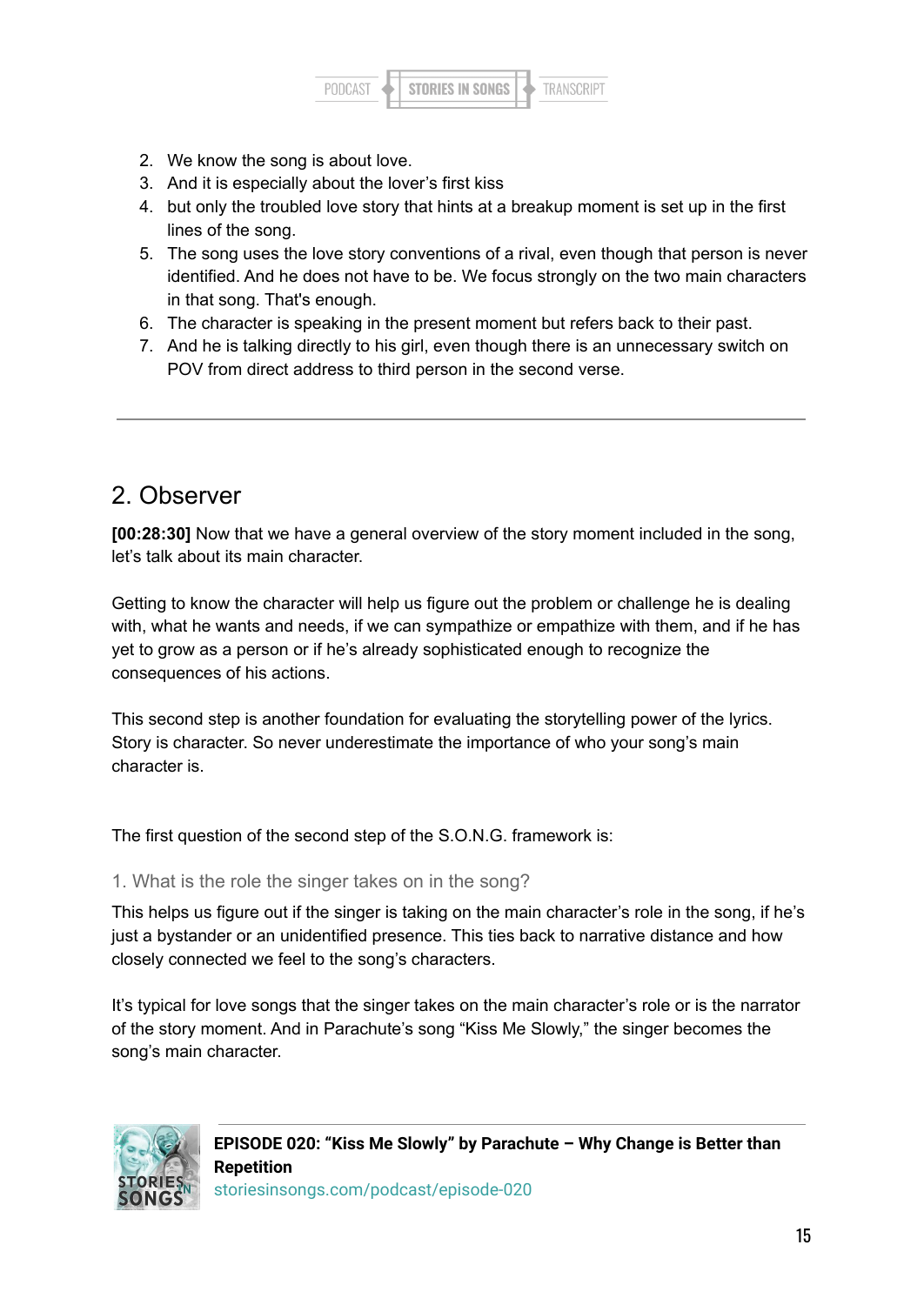

In being that person, the lyrics give the listeners a very intimate view into that relationship that he's fighting so hard for.

#### 2. Is the singer referring to another person?

This question serves to list all the characters present in the song. It's to have an overview of who else is taking part in that scene.

So there's no reason to talk about this any longer than necessary.

In Parachute's song, we have the main character who is talking to his love interest.

Now let's get to know the main character:

#### 3. What does the main character in the song consciously WANT? What is his goal?

Answering this question will help you find out what your main character is actively after. What is he trying to achieve or get? In storytelling terms, we call this the "conscious object of desire."

Since we know the song is about love, there's no need to look any further than that. A story's content genre is defined by universal human values. Universal human values are the things that help us thrive and survive in this world. And every content genre is about one of those core values.

- A crime story plays on the value spectrum of justice to injustice.
- An action story is about life and death.
- A performance story like Rocky or Whiplash is about Shame and Respect.
- And a love story is about the universal human values of love and hate.

Those values give us a great clue to what the song's main character wants. If we didn't know the song's external content genre, we also wouldn't know what the song's character wants. So the song could or only might be about some internal struggle, showing us only the internal landscape of that character without knowing what's externally going on.

It's always good to include the external setting and let the audience know what the character in your song WANTS. Especially, when you write a song from the lyric point of view of Direct Address. That's always an external setting because someone else is included. We turn from the internal to the external by talking to another person.

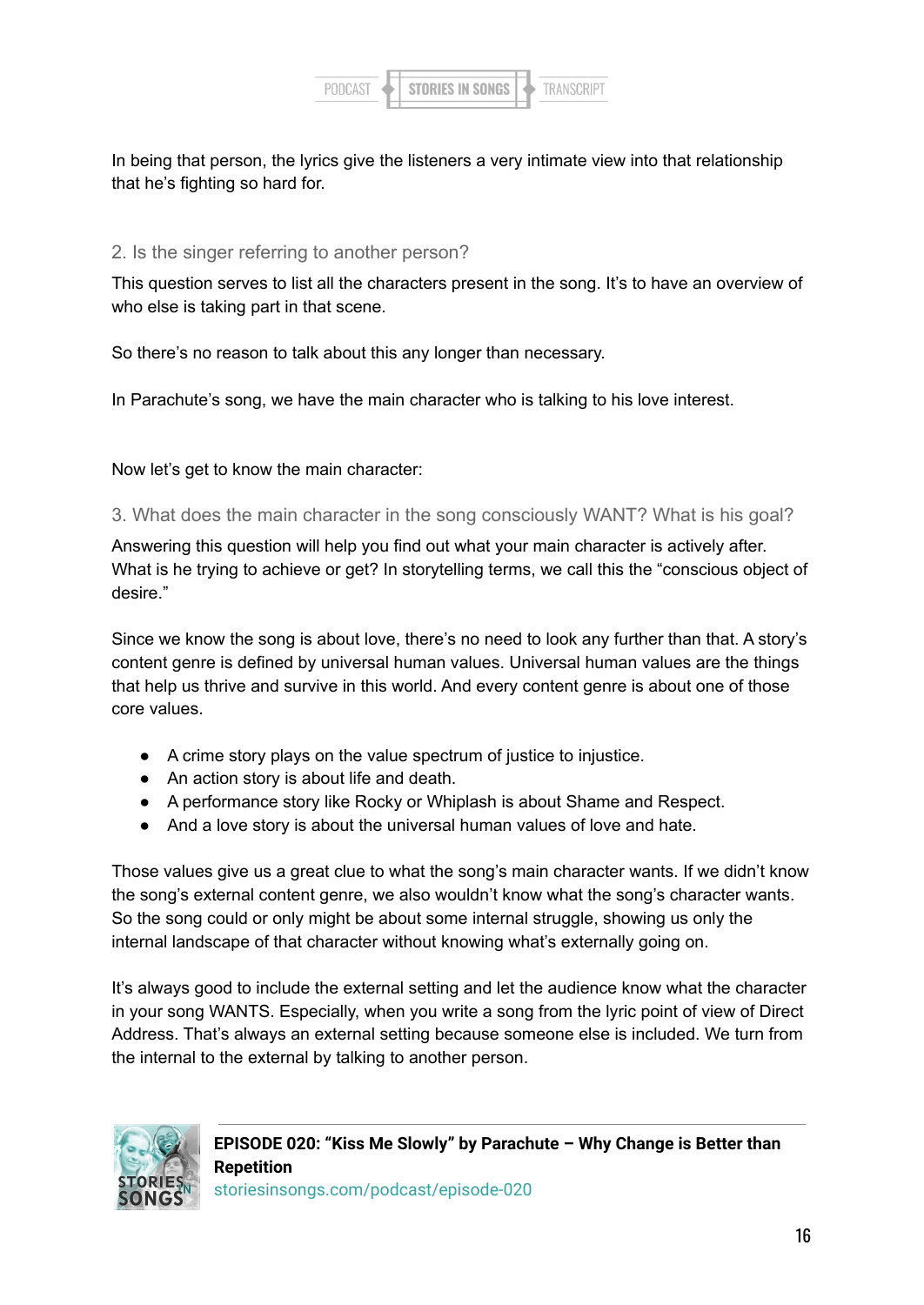

So make sure you know what your character wants.

Look at the story's content genre for help. Because, as already said, every genre has a core value that you can use as a guide for your character's want.

In "Kiss Me Slowly", the song's main character wants love. More specifically, he wants her to kiss him slowly.

Now that we know what the character is actively after, let's talk about his NEED.

#### 4. What is the main character's NEED? What is his internal desire?

In the book *Story*, Robert McKee observes that "The protagonist may also have a self-contradictory unconscious desire." He goes on to say, "The conscious and unconscious desires of a multidimensional protagonist contradict each other. What he believes he wants is the antithesis of what he actually but unwittingly needs."

A character may be unaware that they want something that conflicts with their conscious desire. They start to act out of a conscious desire and end up trying to satisfy the unconscious one.

Let's look at one example better to understand the WANT and NEED of a character.

A song is great when it only focuses on one specific moment taken out of a possible larger story. Sometimes what the character wants will be all that is included because establishing the NEED as well is not always possible. Especially when the song's moment is just a short snippet, for example, like in Madonna's song "Crazy for You." There the character just wanted to hook up with their love interest.

Nevertheless, sometimes the need can make a difference. In the song "I'm A Believer" by the Monkees, the song's main character wanted to get away from love, but he needed to change his disillusioned worldview that love was out to get him. He needed to understand that love can be like in fairytales as well. This was a contradiction between what he wanted and what he needed.

So here's how you can use the character's WANT and NEED for your own songwriting:

● If you write a song that is just about a very short moment in time, focus on what your character actively tries to gain, achieve, or get.

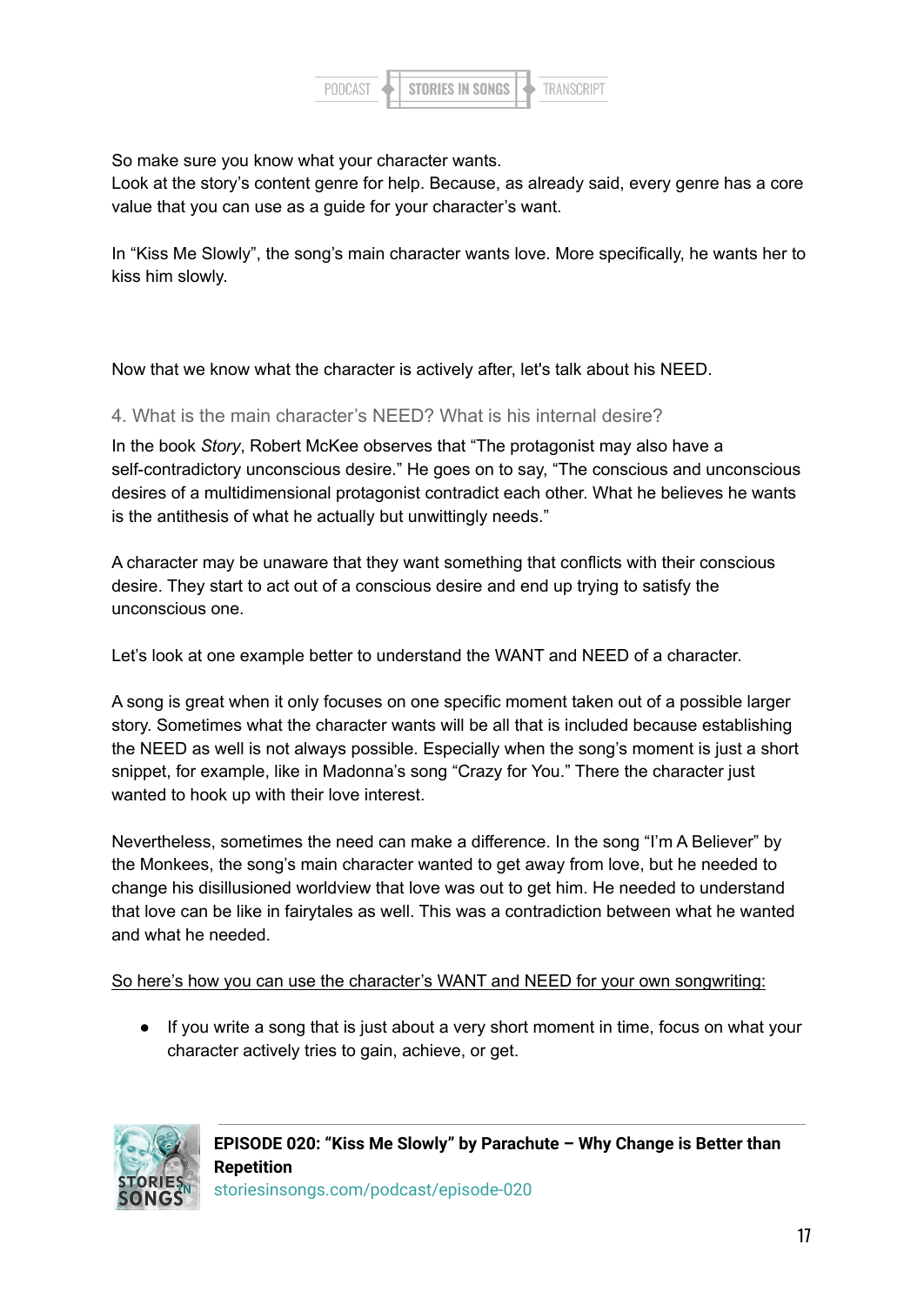

● If you write a song that builds a connection from the past to the present, sometimes even to the future, then you can include what your character needed.

In "Kiss Me Slowly", I'd argue that the song's main character needs to man up. I don't know how you feel about it, but I think he comes across as a little whiny or needy. Those are certain characteristics I'm not looking for when the song is about someone fighting for love and wanting to win someone back. At least, if I'm looking for a happy end.

No why is that? This all ties back to a character's need.

In "Kiss Me Slowly", the character needs company who will assure him he's safe. That's his unconscious need.

Just look at the lines:

*Well, I'm not sure what this is gonna be*

or

#### *Stay with me Baby, stay with me Tonight, don't leave me alone (Me alone)*

At the beginning of every verse, he asks her to stay, not run away, and not leave him alone. In the chorus, he says that he's unsure.

So now we can see better why this song is also perceived as a breakup song. The song's main character comes off very insecure. If he was already confident in what they could have – meaning he knows what they could be – he would fight for her without putting his own need so strongly into the foreground.

What do you think?

Let's continue with the next question:

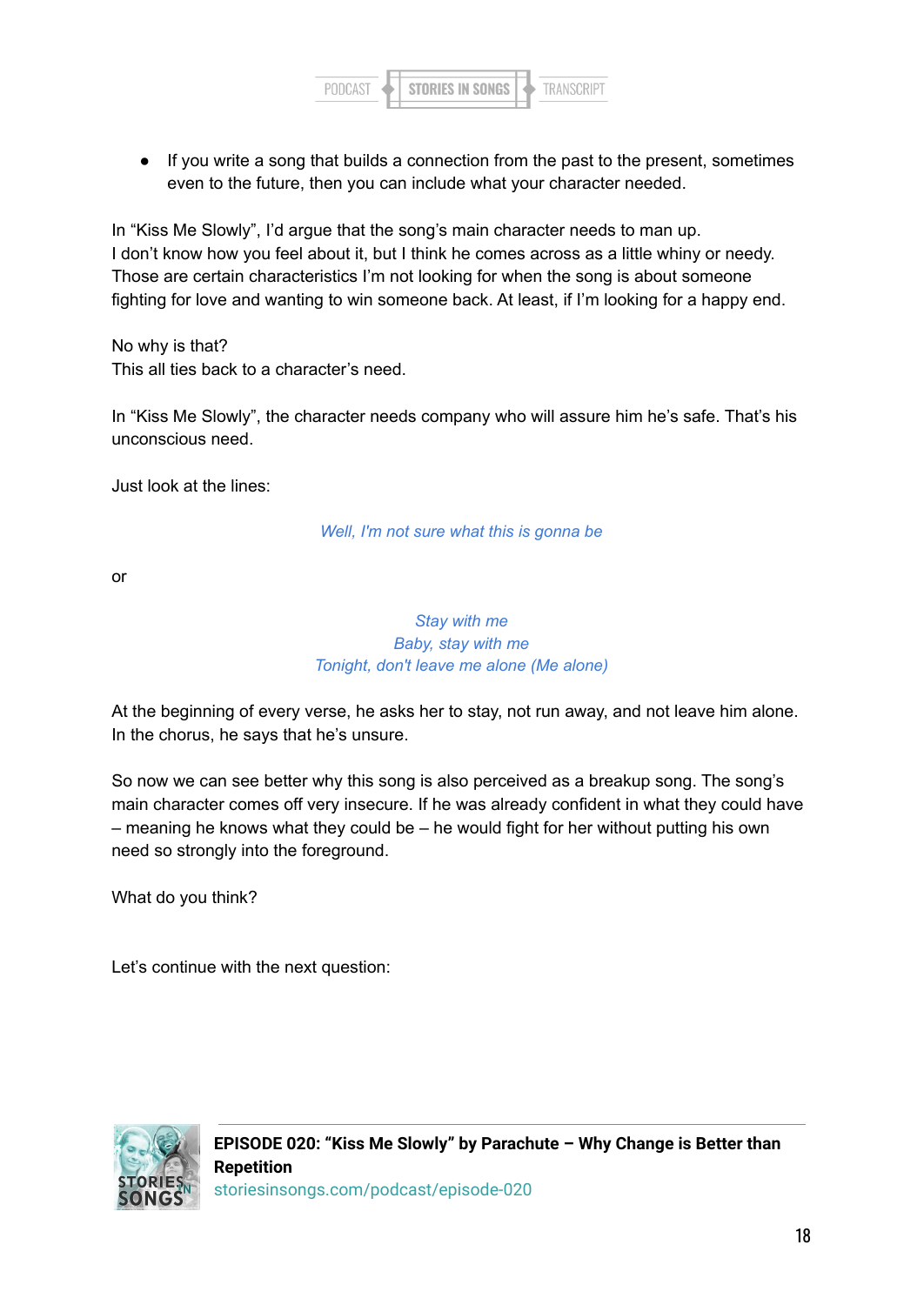

TRANSCRIPT

5. Do we like the main character of the song? Does he have positive character traits? Or is it someone we despise and can't consider a role model?

We've already established the song's main character as being a little needy. He wants love but his internal need for safety is much stronger. So we don't see him as a very strong character, even though he tries to be better than her past love.

But all he gives us is insecurity about what they'll have. Of course, honesty is a very positive trait. But especially when you want someone to be with you – someone who went through their own share of love trouble – you should yourself provide some security – and not be the one looking for it.

All this talk about liking the main character of the song helps the listener find out if they see the character's actions as something they should do too, if they ever face the same problem – turning the song's character into a mentor-like figure – or if we should avoid what they do to prevent mistakes.

Since that song does not offer us a resolution to the character's main problem: Will they get together or not, and knowing that the song's main character is not that convincing, we might say that his attempt failed. He did not win her back or convince her to kiss him slowly.

If that's the case, we might consider the little mini story in this song as a cautionary tale. Don't be so insecure and look for safety when you want someone to be with you.

Please remember: Even if you like or dislike the character in the song, you might still be able to sympathize or empathize with them. It all depends if you can relate to their struggles.

So we can certainly emphasize with someone who is kind of lost and needs some company because we've all been there. *Just don't leave me. Stay with me. Please. Don't leave me tonight.*

So, this character has our empathy, but he's certainly not stepping up to be a guide for our own love life.

#### NaiveSummary Step 2 - Observer

Okay, now we've finished the second step of the S.O.N.G. framework.

We now know:

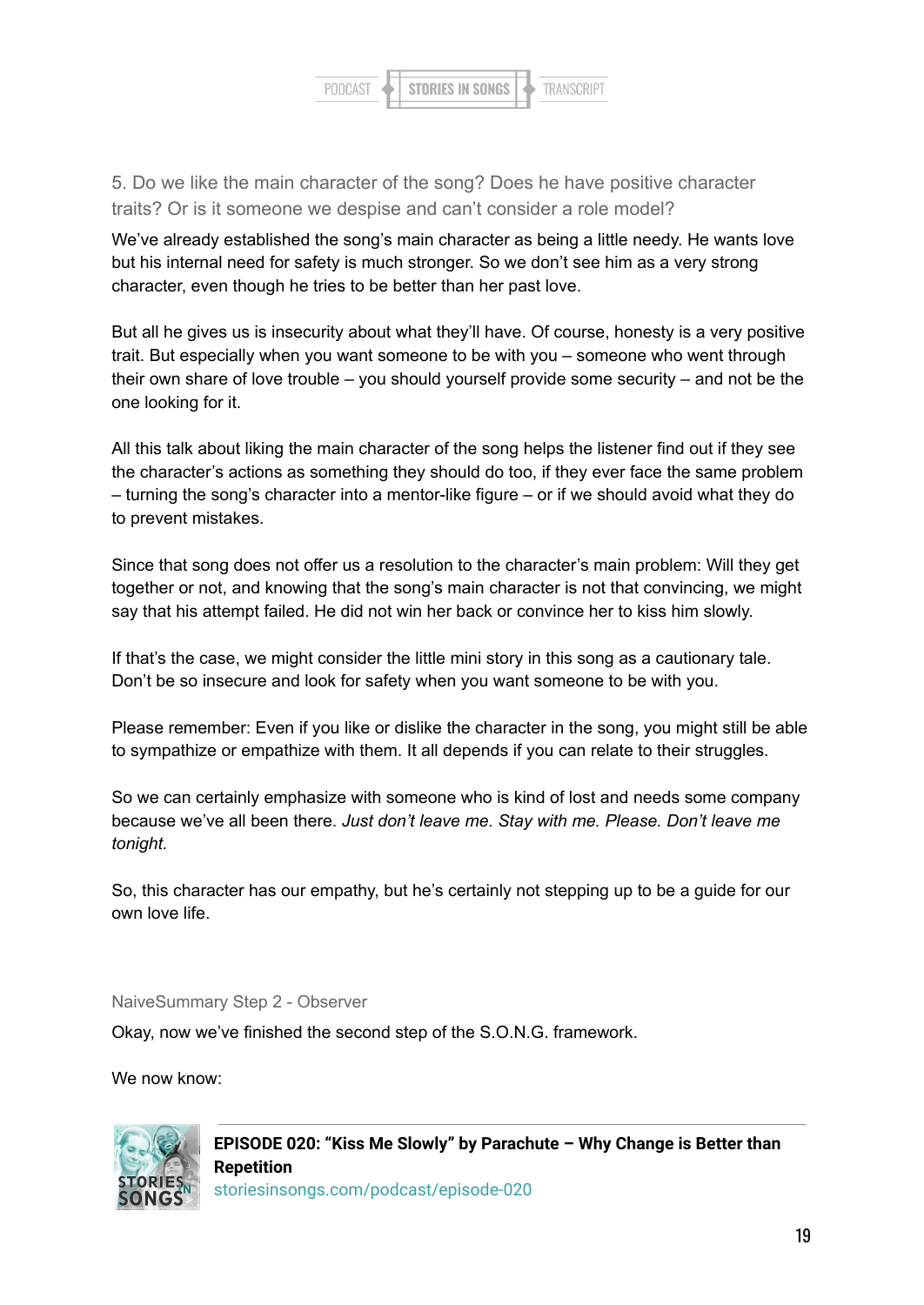

- 1. The singer takes on the role of the main character
- 2. and he talks to his love interest
- 3. He wants her love and to be with her
- 4. but he needs a feeling of safety and not being left alone
- 5. Even though we might not like the song's character, we can still empathize with him.

Alright, now we got a bird's eye view of what the song is about, and we are aware of who the main character is, what he wants and needs, and to whom he's talking.

# 3. Narration

**[00:39:12]** Now it's time to study the storytelling power of the lyrics.

Including the power of storytelling in your lyrics helps you to hook your listeners and keep them engaged until the end of the song. And since storytelling is all about delivering a message or some deeper meaning, your listeners will also be able to take something away from your song.

So let's dive in to find out what works in the lyrics, what does not, and what could have been improved to increase the storytelling power – and ultimately how the song keeps the listener engaged.

The first and easiest question is:

#### 1. What are the characters literally doing?

Easy question, right? But there's more to it and there's a huge reason why we should always ask ourselves what the characters are doing.

Look, when we listen to stories, we want to be able to picture what's going on. That means, it's hard for us to picture something in our mind if we do not receive any clues whatsoever to where the characters are or what they are literally doing – that means how they move through the scene. If we don't get any clues to where they are, they are simply floating in the void. Hard to picture them there, right?

That's why it's essential to at least show your audience one activity that your song's character does. If you're really good, you combine that activity with a setting – answering the crucial question of WHERE and WHEN your song takes place.



**EPISODE 020: "Kiss Me Slowly" by Parachute – Why Change is Better than Repetition**

[storiesinsongs.com/podcast/episode-020](https://storiesinsongs.com/podcast/episode-020/)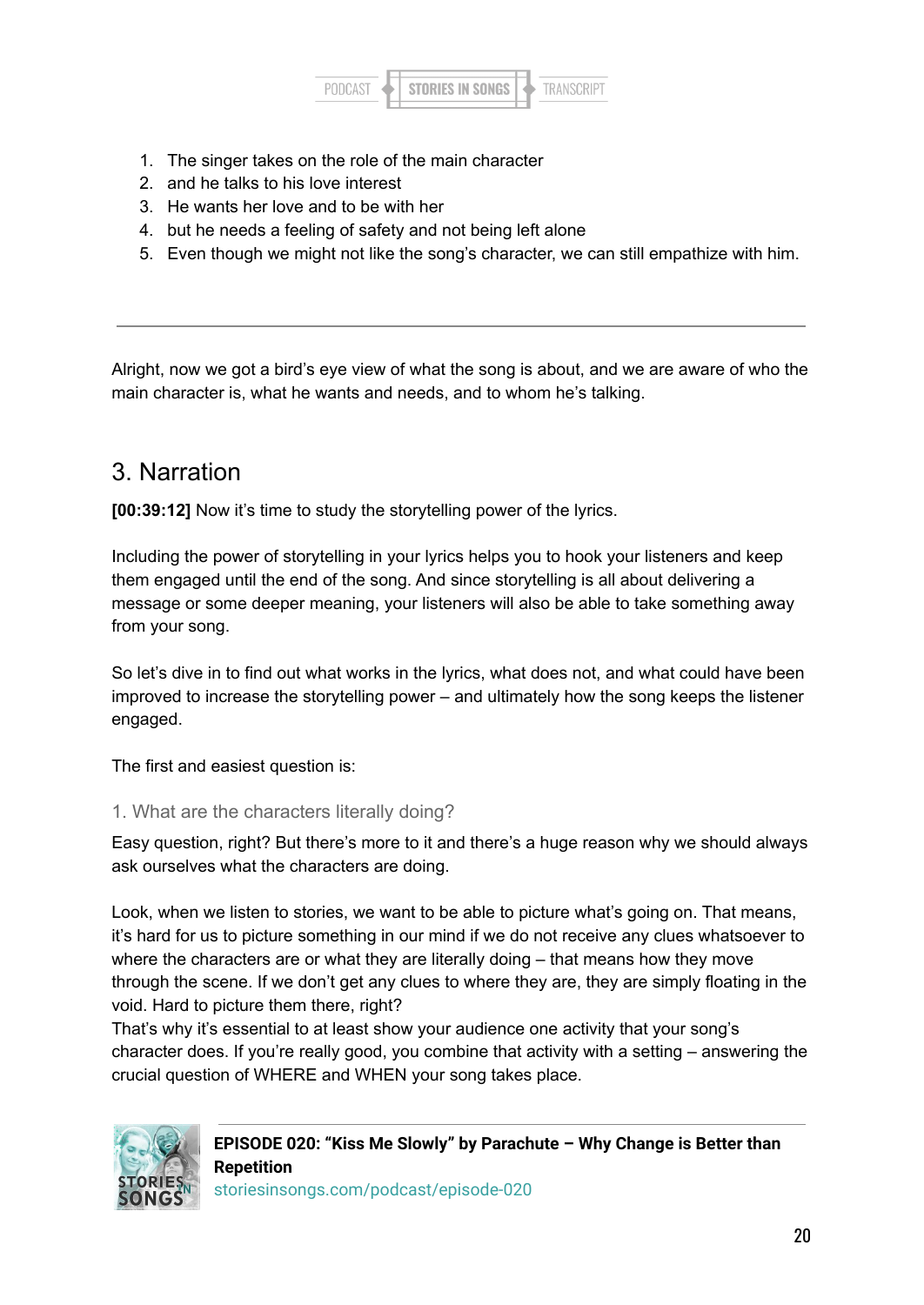

As you might know, songwriting instructor Pat Pattison also highlights the importance of establishing the crucial questions of WHO talks to WHOM in the song, and WHEN and WHERE the situation takes place.

There are also three more questions you need to answer: What do they have to say? Why do they say it, and how does it all come together?

Pattison calls those questions a songwriter's six best friends.

And they are, indeed, a great starting point for using the power of storytelling.

But for now, just remember, don't let your characters float in a void. Show them in action, show them move or do something – literally what are their actions – so that we, as the audience, can picture them in our mind's eye.

In Parachute's song "Kiss Me Slowly", we have no clue where the character is at the present moment until the end of the song. They have changed the first and second line of the chorus from:

> *Oh, I'm not sure what this is gonna be, But with my eyes closed all I see Is the skyline, through the window,*

They have changed it to the following. Pay attention to the second phrase:

*I'm not sure where this is gonna go But in this moment all I know Is the skyline, through the window,*

They say "But in this moment .." which suggests that they have found each other in the same situation as before. They are in that hotel room again with those city lights shining in. So we know where they are and we can place those two characters as probably standing across from each other, very close together.

But, depending on how you see it, maybe that information of where the characters are would have been better communicated at the beginning of the song. At least, we get a sense of where they are in the second part of the first verse as he says:

*Two shadows standing by the bedroom door,*

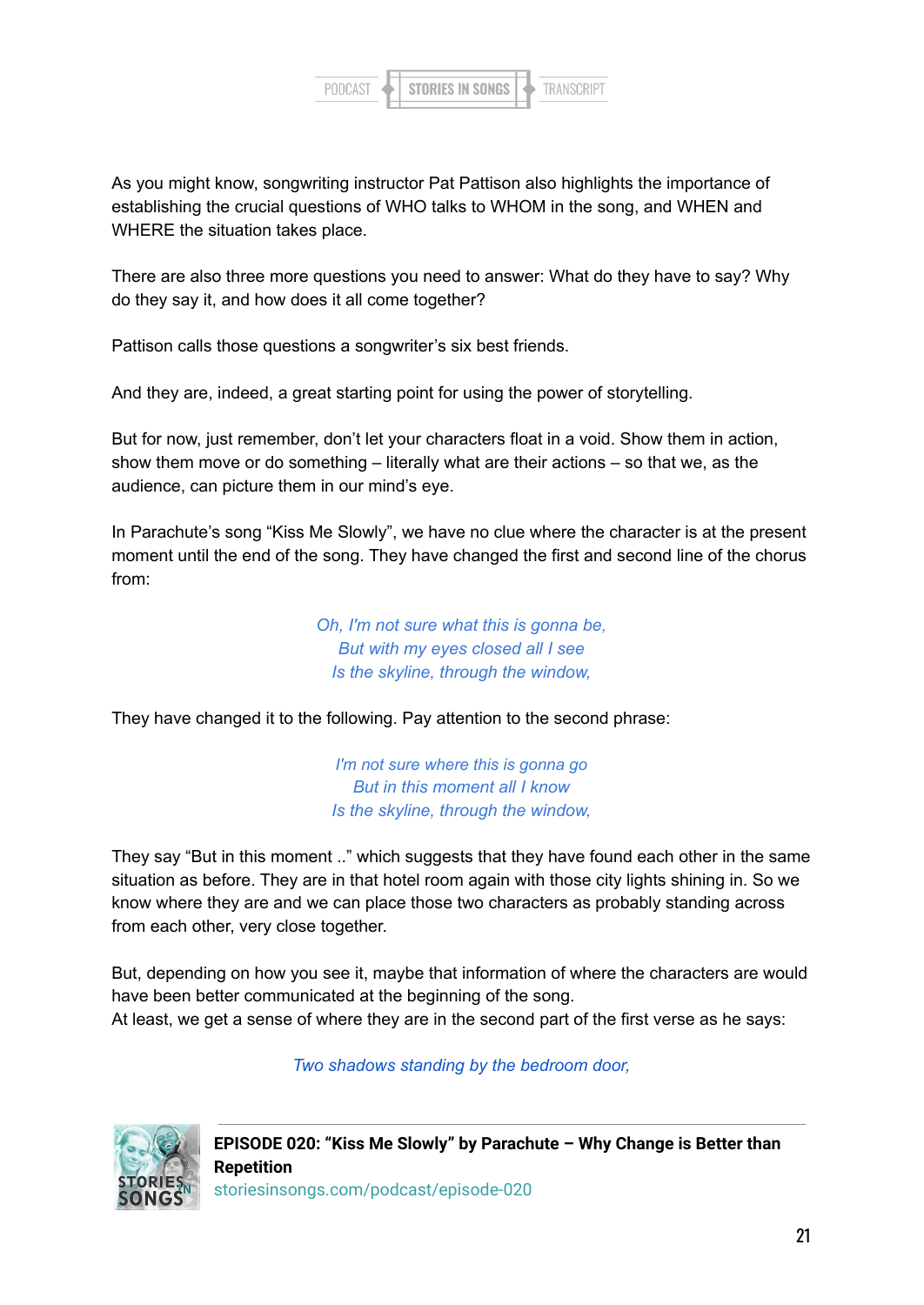

But again, after that phrase he refers back to a past moment:

#### *No, I could not want you more than I did right then, As our heads leaned in.*

This tells us he's caught in a memory. And even though we don't know where the character is currently or what he's doing while he remembers that moment, all we really need to know is about that memory and how special it is. No need to paint another picture – at least as long as you don't want to contrast the character's situation to how it's been to how it is now. If that one memory scene is all that's really important, focusing on one mental image is the place that you need to spotlight. Don't split the spotlight into two different places - again, if you don't want to create a CONTRAST.

Okay, now let's move on to the second question of step 3.

2. What is the essential action of what the character is doing in the scene? What is on his secret agenda? What is he trying to achieve?

Sometimes when we have a scene with at least two characters, the characters might try to influence one another. They might try to convince the other one to do something they want them to do. For example, if someone is nice to you and compliments you, their compliments would be what they are literally doing. But their essential action could be directed towards seducing you.

So when we ask ourselves if there's an essential action of the song's character in the lyrics, we try to find out what they are secretly after and if they might try to manipulate someone.

In the case of the song "Kiss Me Slowly", the character is trying to win her back. He's doing that by making her remember their first kiss at exactly that same place.

So everything he does is directed towards winning her back.

You see, by figuring out what's happening on a surface level and underneath, we can widen our perception of what the main character is doing in that scene and how he tries to get what he wants.

Let's move on to the next question:

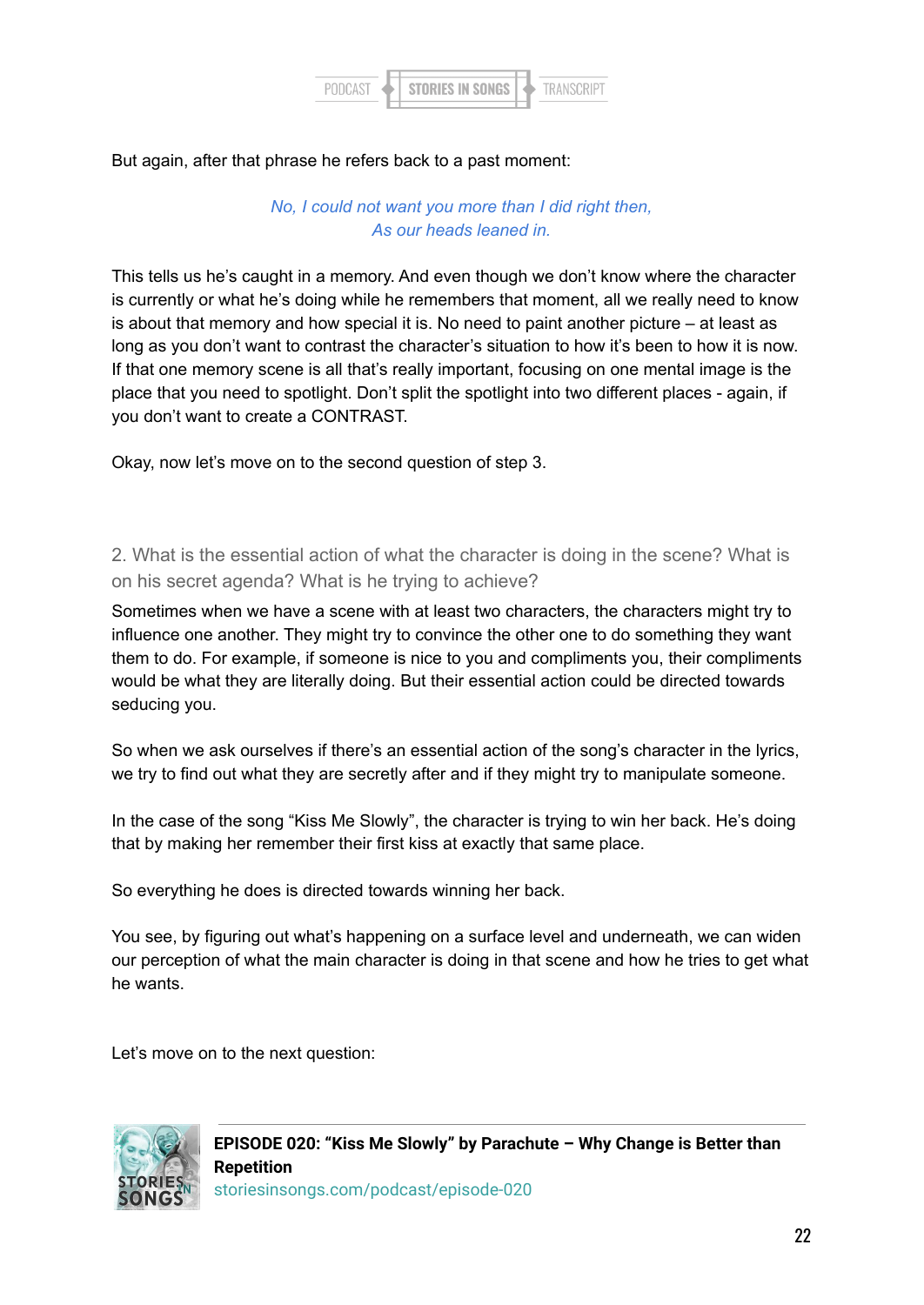

3. Is there a problem the character is facing? Does something challenge him? Or is there some kind of conflict that he has to solve? If so, what is the central conflict the main character in the song has to deal with?

This question is really important.

We want to root for a character in the song. We do that because we either want them to achieve their goal or we rather see them get what they need.

But we can't invest ourselves in their journey if there are no obstacles to overcome.

Well, after all, we don't even get hooked or interested in what's going on with them if they don't have to face any challenges.

That's why it's so crucial to include a problem right at the start of the lyrics. This way, same as the character in the song, the audience is eager to find an answer to that problem. We hate it when things stay unresolved. We just need to know. Right? We need to know how it all turns out. That's what keeps us engaged.

And if we like the character in the song, yeah, we root for them to overcome that problem.

If you want to know more about why addressing a problem in a song is such a great way to engage your audience, listen to episode 17 of the Stories in Songs Podcast.

In "Kiss Me Slowly", the main problem is the fear of the song's character's love interest to commit to a relationship again. She's too scared to get hurt again.

#### Now let's see if this problem was already used at the beginning of the song.

4. Do the song's first lines introduce the problem the main character will have to deal with? And thus hook us and spark our interest?

The first lines go like this:

*Stay with me, baby stay with me, Tonight don't leave me alone.*

Hm, interesting, right?

In the light of everything we've already discovered about that song – especially about the main problem we just talked about – it suddenly seems that her problem to commit again isn't really at the center of the song. What's at the center of the song is the character's



**EPISODE 020: "Kiss Me Slowly" by Parachute – Why Change is Better than Repetition**

[storiesinsongs.com/podcast/episode-020](https://storiesinsongs.com/podcast/episode-020/)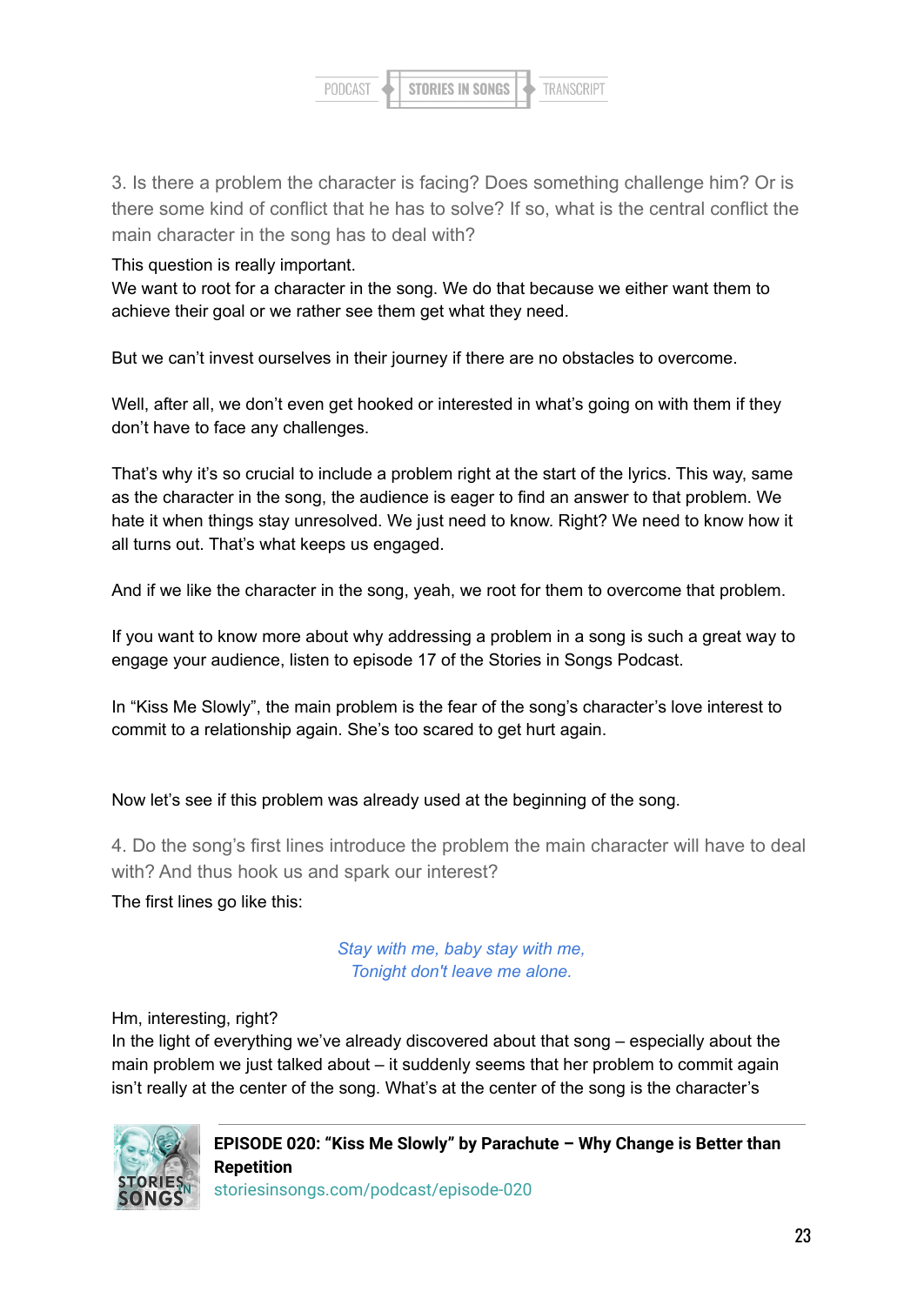

NEED for feeling safe and not being alone. So contrary to what we thought at first, the song is not about winning her back. No, that's actually not what the character secretly wants. His essential want is not to be alone. Convincing her to stay with him is his tactic to meet that need.

Huh.

That's a turn we didn't expect, but that certainly makes a lot of sense given what we've already learned about that character.

So you see, sometimes what's obvious and on the surface, is not really what's going on beneath it.

And the first two phrases of the song actually revealed in all honesty, what's really going on. But it's easy to get distracted. And then we start wondering why something does not quite fit together: Why does he really want her back? Why does he have no clue where their relationship can go? Why does he mostly just want her to stay with him? And commit to him by that kiss?

And then you understand: Oh, he wants her to kiss him slowly so that she spends more time with him SO THAT he's not alone anymore.

Wow, so that's really going on. Don't you see that song in a whole different light now?

That's the power of using this framework. All those questions to analyze the lyrics help us to discover what the song is really about. And as you saw, we started off thinking that song was just about a memory of a first kiss and the troubles of committing to each other after having been hurt in other relationships. But we knew something was off. Something didn't make sense of what the character wanted in contrast to how he acted, what he said, and what he actually needed.

If that song's intention was to focus on the character's need, well, we could have gone that way by making that need come out stronger even more.

If that wasn't the intention and it was supposed to be a love song to win someone back and help them trust in love again, well, then some changes would make the lyrics even stronger to hammer home that message.

But we never know. It's the artist who has to decide which way they want to go. But they should decide one way or the other to really be able to give the listener a prescriptive

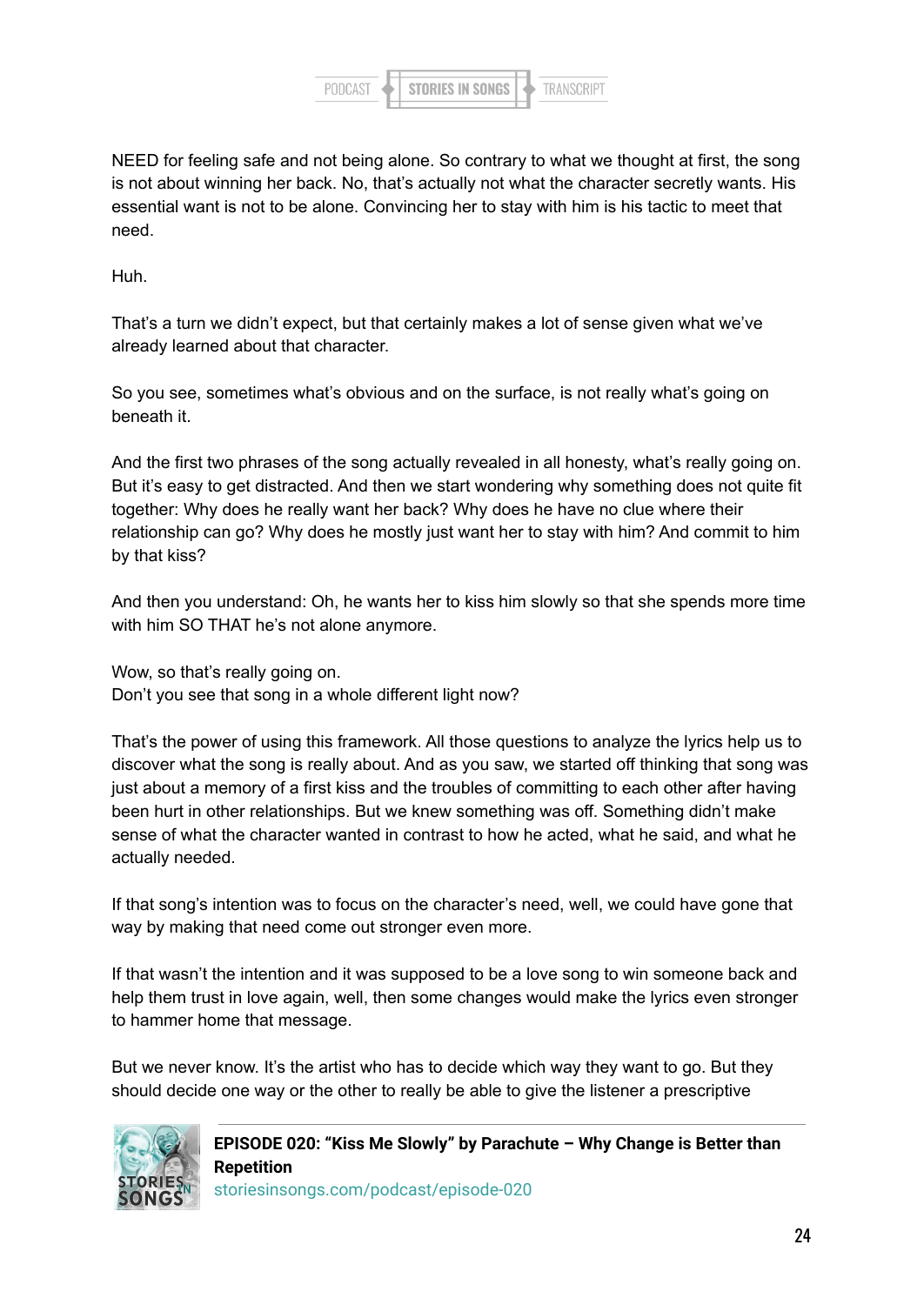

message. Otherwise, we see that song as a cautionary tale and kinda keep our distance to it.

If you ever work with an artist or it's your own song, you gotta know your intention. No room for confusing your listeners, or your song will suffer.

Alright, let's continue with the 5 commandments of storytelling.

### Analyzing the scene told in the song.

**[00:50:07]** Alright, now that we really know what the character wants and needs and what problem he's trying to solve, let's look at the Story Grid's five commandments. That means we will check if the lyrics contain the five key elements that every unit of story - be it a chapter in a book, a scene in a movie, or the overall global story needs to have. Those are the elements of change. And as we know, stories are all about change. And there are 5 elements that determine or help you find if there's a change and specify the kind of change.

The first question is:

#### 5. What is the inciting incident?

An inciting incident is an event – either causal, anticipated, or coincidental – that thrusts the song's character into the story's main action.

This event is a stimulus that your character gets. It's something unexpected that they did not see coming and don't know how to deal with it OR they are so focused on achieving a particular goal that they are blind to everything that is going on around them. They just don't see what that particular event means to them. Or they ignore it completely.

As we've already discovered in the last song analysis episodes, the inciting incident may not explicitly be mentioned in the lyrics. Sometimes we are thrown right into an unfolding event without really knowing what incident caused it. Even if you don't include that moment in your lyrics, make sure that – at least – you know what that moment was.

This moment ties back to the problem your character faces.

In the case of "Kiss Me Slowly", something must have happened in the song's character's life that threw the character out of balance. And now we are witnessing how they are trying to fix that state to return back to a place of comfort and safety.

So is there an inciting incident mentioned in the lyrics of "Kiss Me Slowly"?

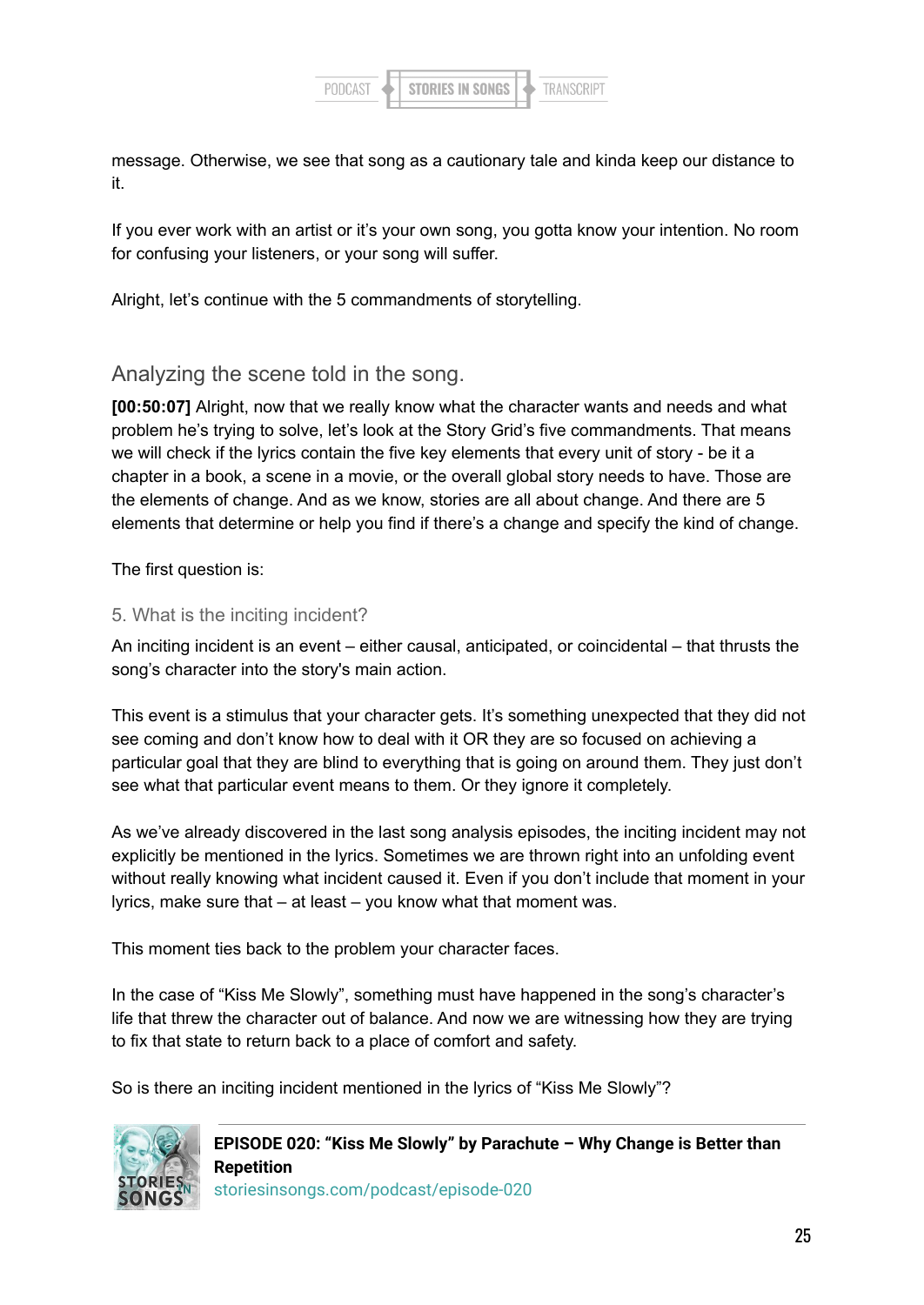

I think that incident is the kiss they shared in that hotel room. That moment threw both their lives out of balance. This moment created a longing to be with each other, so it helped to create a goal state. It set up the character's want.

Let's continue with the second SG commandment.

#### 6. What is the unexpected event that turns the tables?

This unexpected event is the most important essential element of storytelling. It not only serves the purpose of having a conflict in your story or story moment, but it is also the indicator that something changes. And stories are not only about conflict but also about change.

And this turning point event is the reason why a character has to face a dilemma and make a choice to be able to move on. Because at that moment, the character realizes the true nature of the inciting incident. They were blind but not they see. The inciting incident has revealed itself to what it truly means or is.

This revelation or the action of another character changes the values.

Remember before, we talked about universal human values?

A turning point changes those values either to the positive or negative, and they throw the character into a dilemma. All the options they still had before to deal with that event have now shrunk to a binary choice – a best bad choice or an irreconcilable goods choice.

But before we continue with the crisis, let's figure out if "Kiss Me Slowly" has a turning point.

I don't know what you think, but I can't identify a turning point for the song's main character.

If you ever have trouble finding the turning point in lyrics, you can go about this way:

- 1. Check if the situation for the character has changed. Is he better off at the end of the song or not? If nothing has changed, there's no turning point. If something has changed, try to figure out the cause for that change.
	- a. This approach ties back to looking for a resolution. Has the problem been solved? Can we see that solution as a positive message or as a cautionary tale? If the problem stays unsolved, chances are there was no turning point. That's not always the case, but if you really want to make sure if there's a moment that changes the values, just look at how the situation has changed.

In "Kiss Me Slowly", there's no resolution.

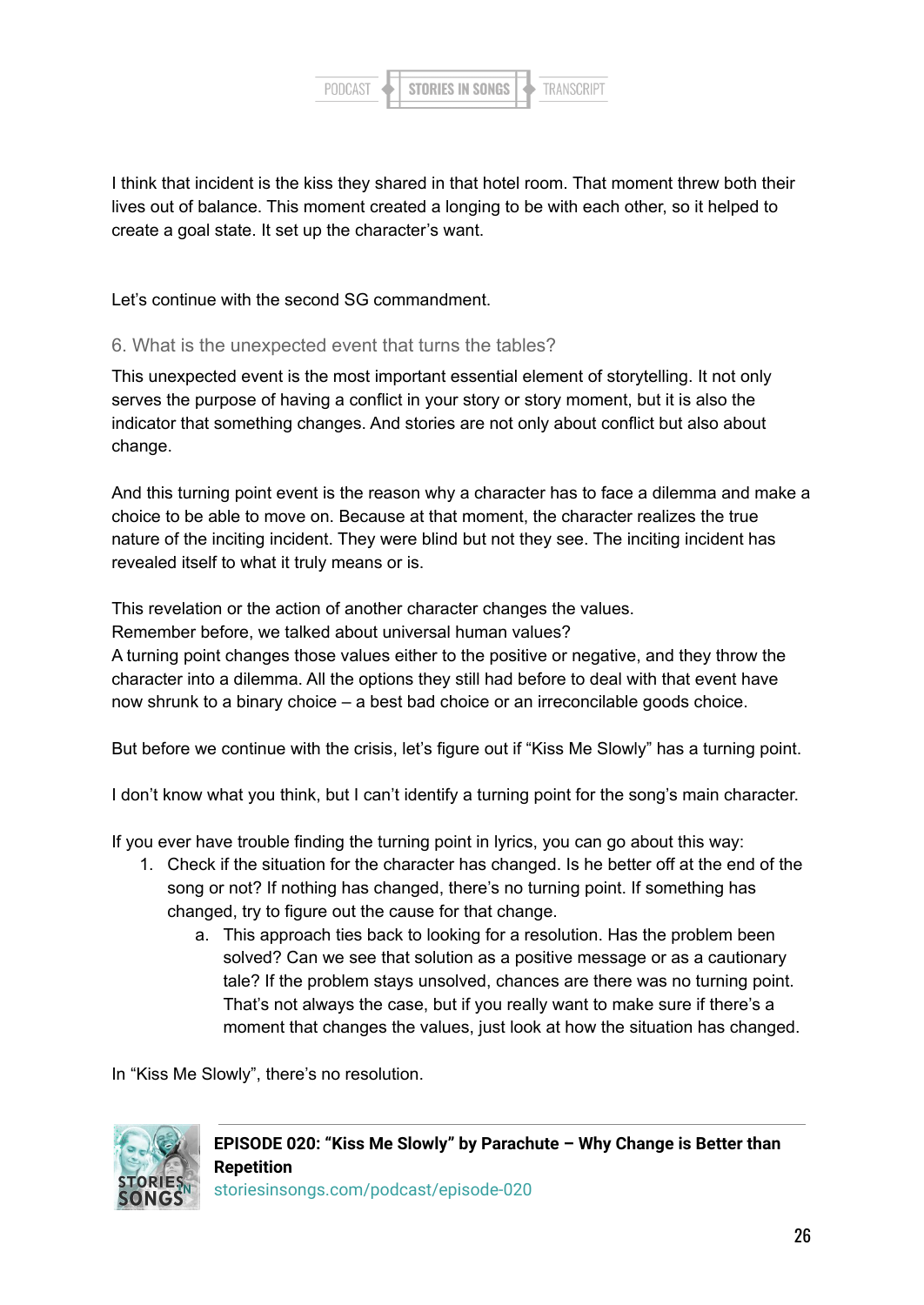

From the beginning to the end of the song he's asking her to kiss him slowly. But she never does.

Added to that, his approach or his tactic to convince her to be with him never changes. The only thing that is different is that in the bridge he finally empathizes with what she's been through. And by the way, that's the job of the bridge to introduce a different perspective or a new idea. You don't want the bridge to be a repetition of an idea that you already went through in the verses.

So, yeah, the character addresses her pain in the bridge. He says:

*And it's hard to love again, When the only way it's been, When the only love you know, Just walked away If it's something that you want, Darling you don't have to run,*

So when he changes his approach by trying to see what it feels like from her perspective, we might say that the turning point was him failing to make her react to his bidding. She did not kiss him, so he changed his tactic a little.

But if we'd count that as a turning point, it would be very, very weak. And honestly, his tactic has not really changed. After all, the bridge is embraced by two phrases that really show that he still does not want her to go.

At first, he says: "Don't run away", and he finishes by saying "You don't have to go".

So, he's going in circles.

And she still does not react.

No kiss.

No decision.

Neither from her nor him.

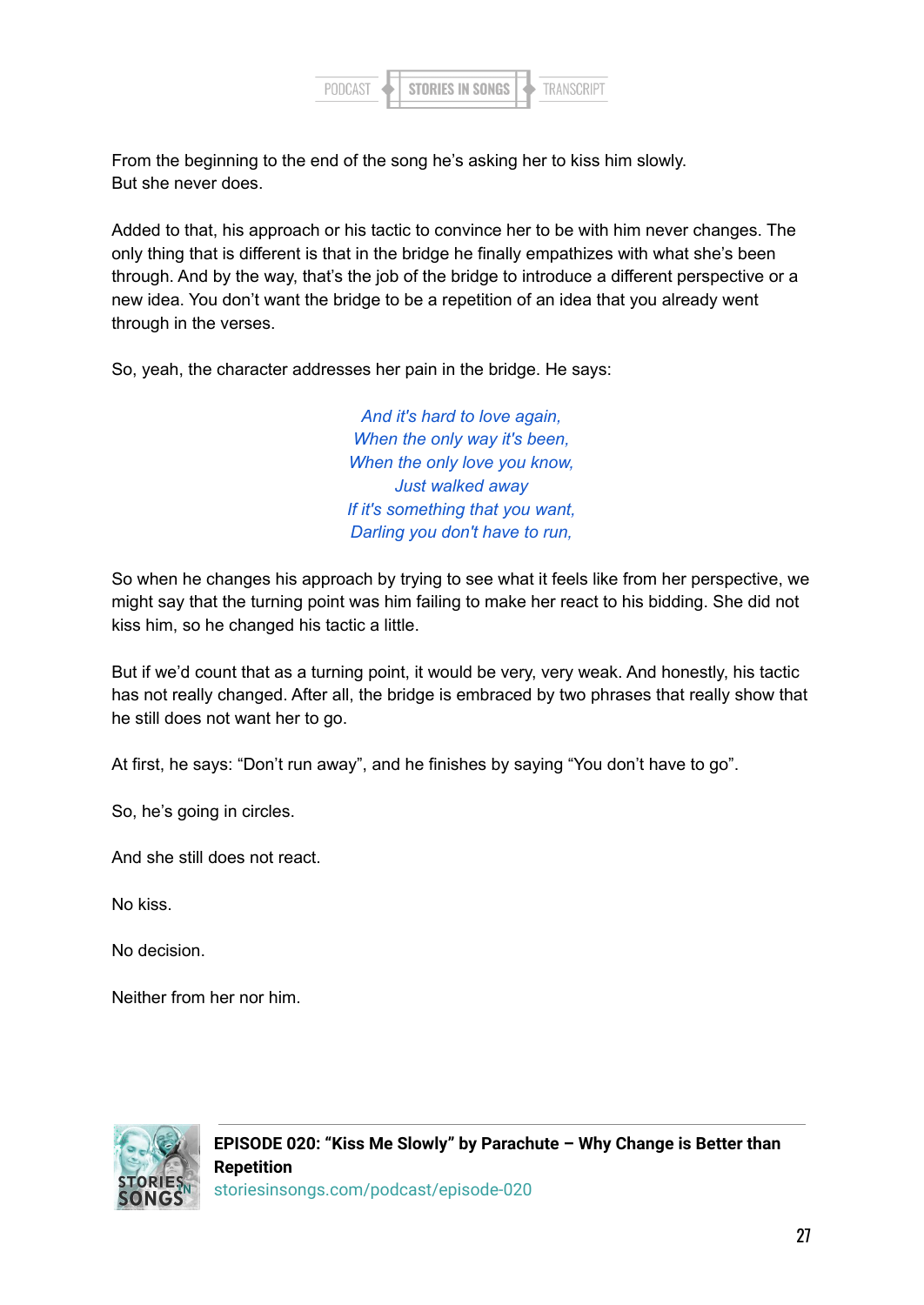

#### 7. What is the dilemma that the character has to face? What are his options?

Since there's no turning point, the song's character is not thrown into a dilemma of having to make a choice – either a best bad choice of choosing the lesser of two evils OR an irreconcilable goods choice where one option is good for him but bad for her, or vice versa.

If there's no moment that changes the value for better or worse, you still have options that are more than that binary choice of best bad choice or irreconcilable goods choice.

Of course, you could argue that the turning point has happened off-page. That means, her decision to leave him was the turning point moment in their little story. You could certainly do that, but then you gotta let your audience know the character's dilemma. What does their crisis look like? What options do they have? And you should definitely provide a clear decision or the resolution.

In "Kiss Me Slowly", all we have is the character trying and trying and trying without getting anywhere. So even if we'd argue there's an off-page turning point, in the lyrics itself, the plot does not progress.

Don't get me wrong. I think the song's beginning with the plea of "Stay with me, Stay with me" is great because it introduces a problem right away. But all his pleading never changes. It all stays the same.

I think that's why the song suffers, too. Not only because of the mistake in point of view but also because there's no resolution at all. And too much repetition.

#### 8. What's the decision the character makes?

The last two commandments are the decision and the resolution.

As we already said, neither of both is present in the song.

Even if she is actually the one in the dilemma – which she certainly is – she doesn't make a decision. So we are left hanging to how it all turns out between the two of them.

Since there's so much repetition of all that asking, we kinda have the feeling this will not end well. Somehow the character has already run out of options and if he does not change his approach completely – that means turning away from his own NEED – this story will never have its happy end.

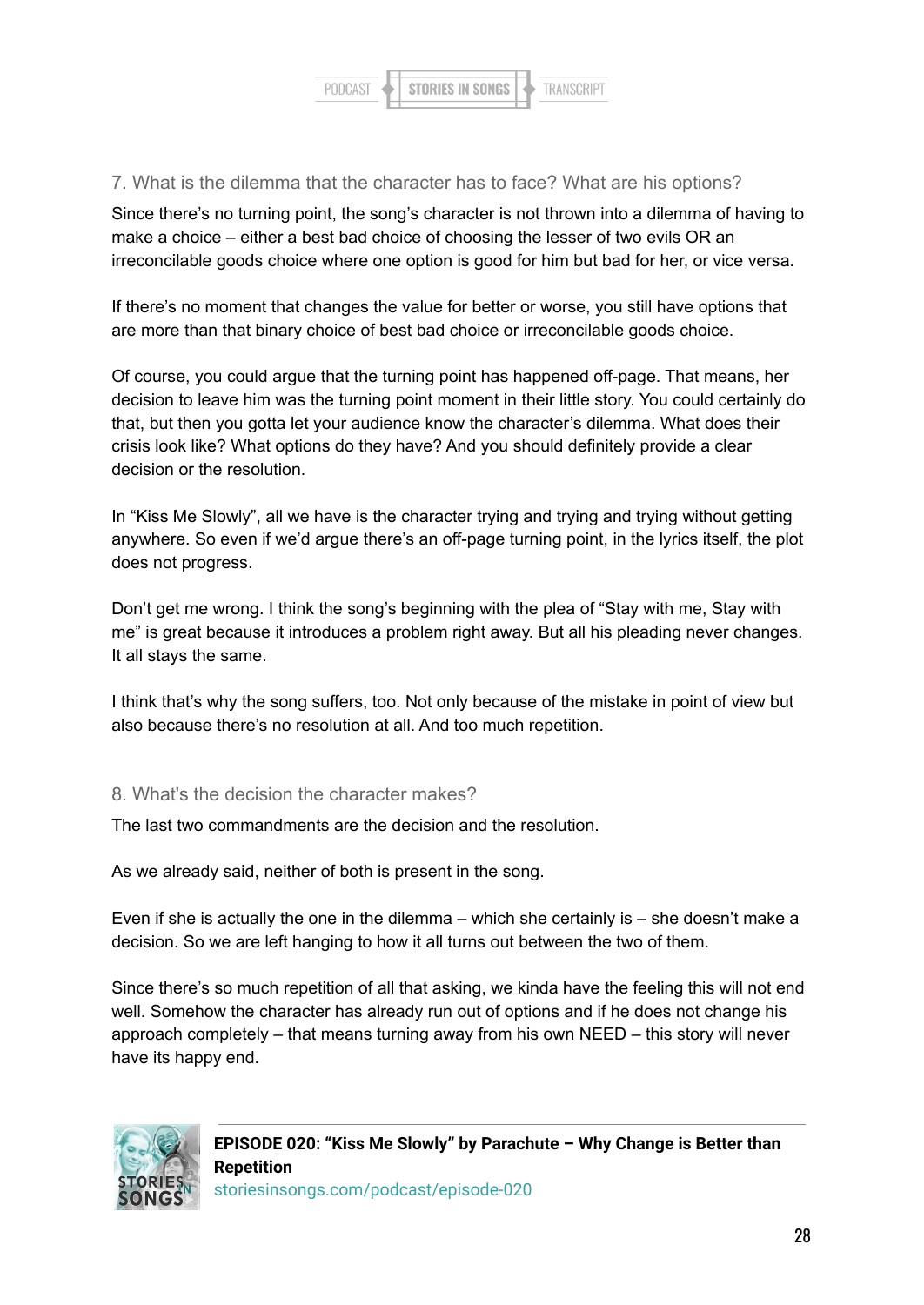

### **Change**

**[00:59:13]** Normally, we would talk a little more about the change that happened for the song's character. What has changed externally and/or internally for him?

Since we've already established that the situation stays the same, we can skip this part of the SONG framework.

I'd just like to add that looking at the song's first and last phrases is a great way to find out very quickly if something has changed for the song's main character.

Check out my free three-part video series that you can find on my website. In it, I explain how you can use this technique to your advantage. Just visit storiesinsongs.com.

But for now, let's look at the first and last phrases of "Kiss Me Slowly".

The song starts with the line:

*Stay with me, baby stay with me,*

And the lyrics end with the line:

*When the time comes, baby don't run, just kiss me slowly.*

As you can see, he is still asking her not to leave him. Nothing has changed.

Interesting right?

### Writing Techniques

**[01:00:19]** Lastly, let's quickly talk about some of the writing techniques used in this song. This just helps us talk about some additional things we could apply or avoid in our songwriting.

The first question is:

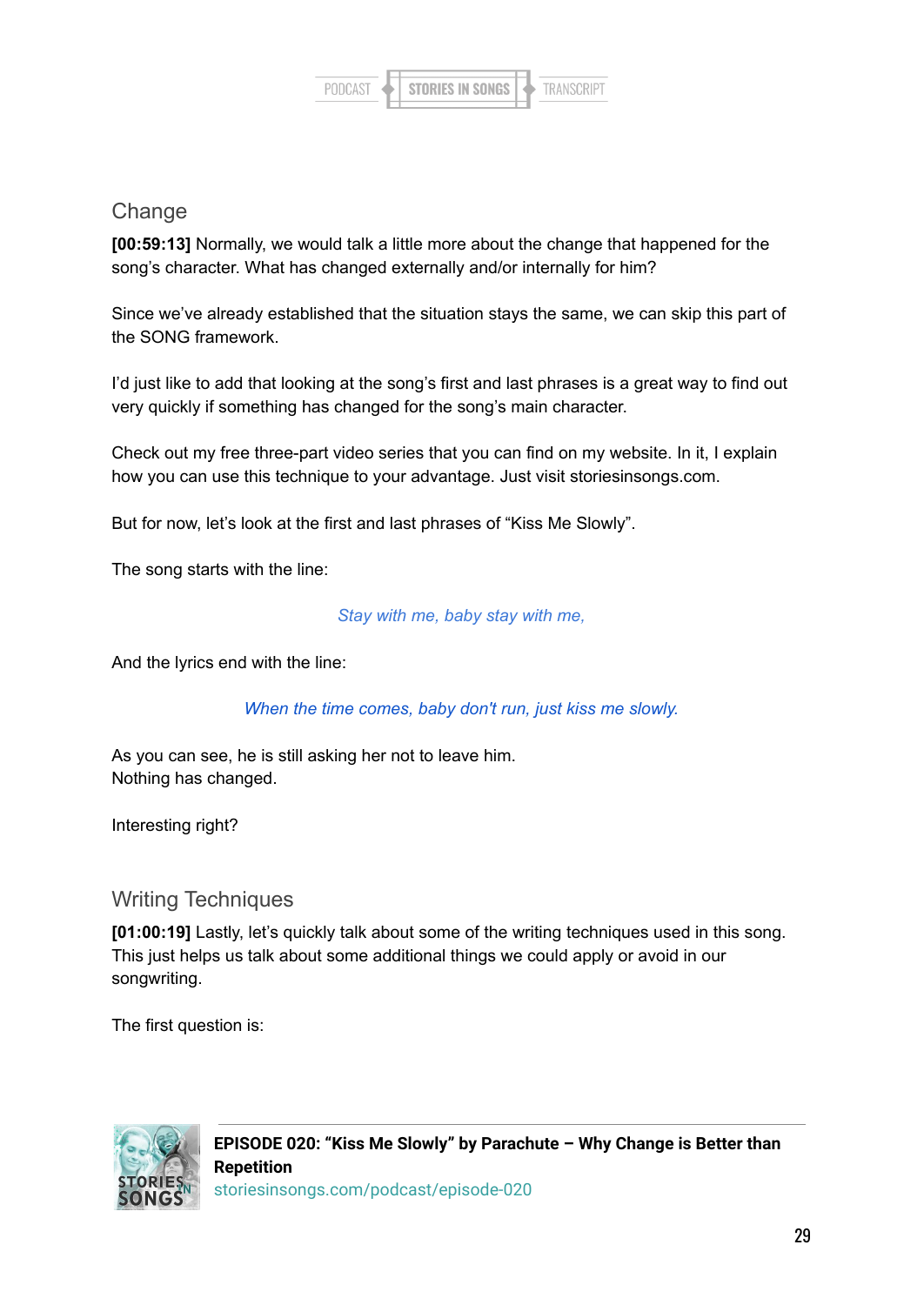

13. Is the singer only revealing some general information, or does he go into the specifics?

The more specific you are in a story, the more universal the story becomes.

Specificity is very important for songwriting. It sets up how believable a song can be and if the listeners will be moved or not. It influences how well we get to know the characters. If we find the character relatable, we can empathize with them.

Specificity also helps the listener to see the little mini-story in their mind. This ties back to the question of what are your characters literally doing? Answering that question helps to provide some specificity, especially when we refer to the setting of WHEN and WHERE.

But you can also provide specificity when you reveal to the audience WHAT exactly makes their love so special. Don't just say it, show it to the audience.

In general, showing the audience something by letting them see the character's actions is always better than simply stating the facts. It's much more intimate and lots more convincing.

In "Kiss Me Slowly", we have a specific setting. It's the hotel room on the 14th floor, city lights, two shadows standing by the bedroom door. Wow, that's very detailed and descriptive information.

We also find out what life was "when the days were long and the world was small". Pictures and country roads. So there's some more specificity. Since the point of view changes in that section to third person, instead of helping us see, it confuses us more.

But overall, there's some specificity that really paints the scene.

Another question about the writing technique considering the storytelling aspect is:

14. Is the song evoking specific pictures in the audience's mind by using imagery?

This question can be combined with the previous one. Imagery can support the lyrics' specificity.

But being specific can also be naming time and places or offering details or specific clues to who the character is, his ambitions, goals, struggles, or where we can place him.

But painting pictures with words is what imagery does.

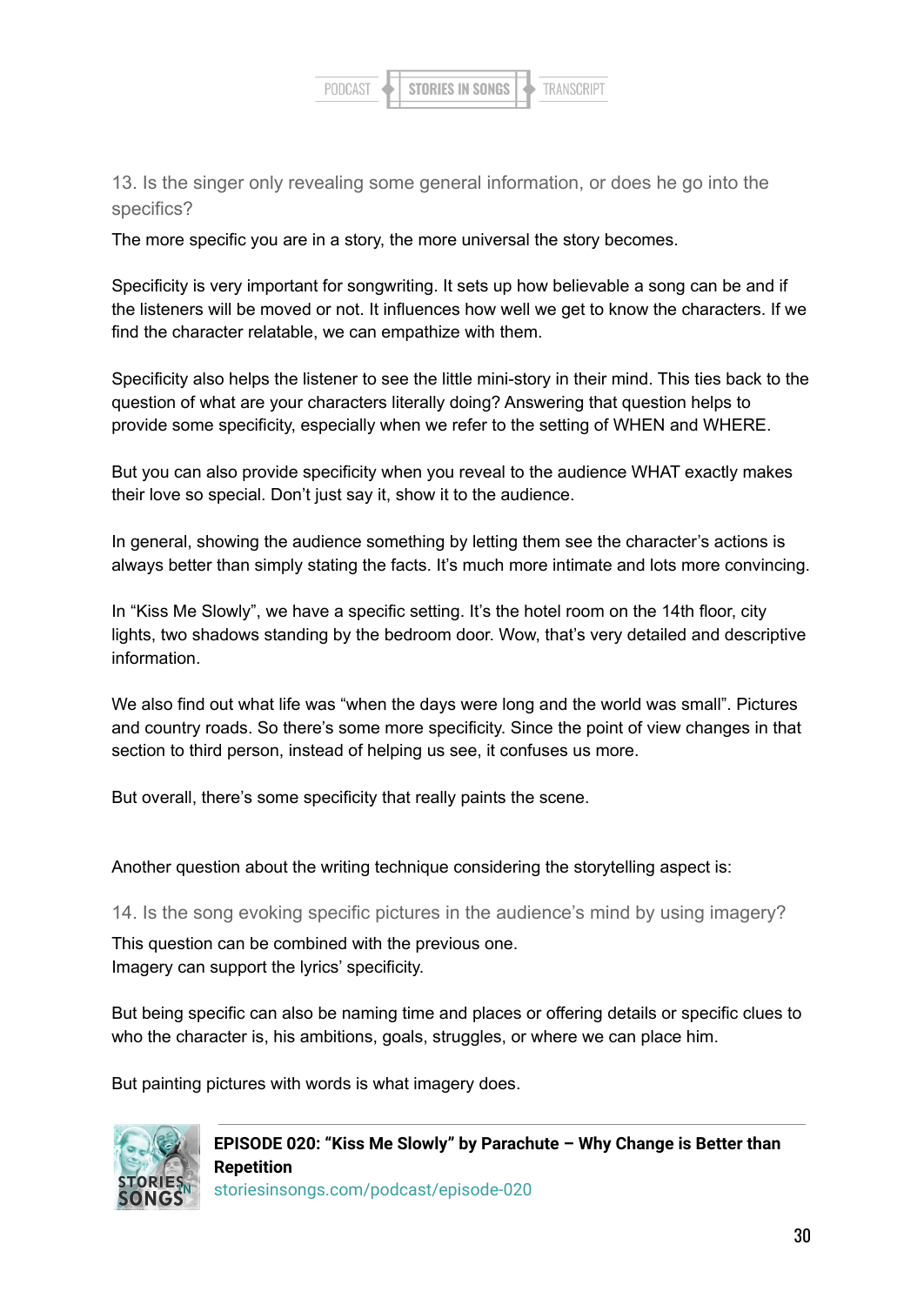

I'm not gonna repeat myself, the hotel room is painted very well.

#### 15. Lyric Structure

**[01:03:00]** Lastly, and today for the first time, let's look at the lyric structure. Let's find out if the structure and the form of the lyrics actually support the song's idea.

For this analysis, I refer back to the five elements of structure as introduced and explained by Pat Pattison in his book: Songwriting: Essential Guide to Lyric Form and Structure.

That means, we'll look at the following aspects:

- Number of Phrases
- Length of Phrases
- Rhythm of Lines
- Rhyme Schemes
- Rhyme Type

Since we could make another episode just about the lyric structure, let's just pick out the things that really stand out – one way or another.

Let's start with the first verse.

*Stay with me Baby, stay with me Tonight, don't leave me alone Walk with me Come and walk with me To the edge of all we've ever known*

*I can see you there with the city lights Fourteenth floor, pale blue eyes I can breathe you in Two shadows standing by the bedroom door No, I could not want you more than I did right then As our heads leaned in*

What stands out in the first verse is the repetition of the word "me". That word is at the phrase's most important position: their end. In the first part of the verse, we can count the

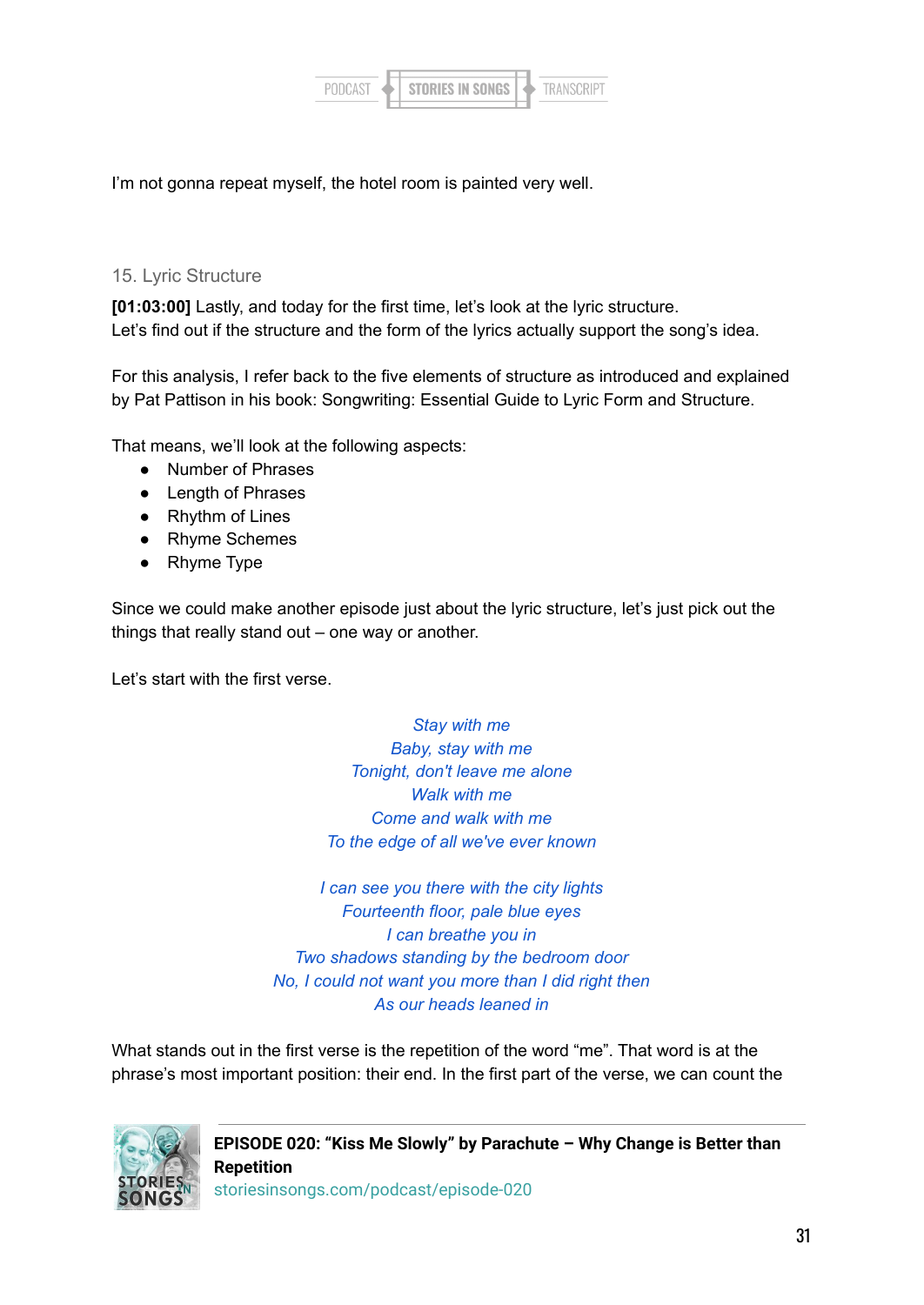

word "me" five times. Now isn't that interesting that our needy character puts himself in the foreground that much? It's about him, him, him. Me, me, me. Wow, so much for the "We" in relationships.

Furthermore, the lyrics include a filter word: "see".

Basically, filter words are verbs that increase the narrative distance, reminding us that what we're hearing is being told by someone rather than experienced, or shown, through the eyes of the character. Whenever you use the verbs: I hear, smell, see, taste, … any of those words, or "I watch …" you use a filter because the experience is filtered through the character first reminding the listener that there's a distance between them and the story's character.

So a bad choice even though the songwriters probably just wanted to pick up that "e"-sound of "me" to rhyme it in the next phrase.

Furthermore, "alone/known" and "door/more" are perfect rhymes. Even though, the rhyme "door/more" is an internal rhyme placed in different phrases and placed asymmetrically.

"Me and Me" creates an identity. It's just repetition.

We also have lights/eyes. I think that's an assonance rhyme because the consonant sounds after the vowels are unrelated

"In" creates an identity again. But there's also a consonance rhyme between in/then.

The first part uses the rhyme scheme of "aab aab", even though "a" is only an identity. This rhyme scheme is very solid. It doesn't push forward very hard since the opening couplet stops the section. It's also harder for the sequence to kick in, though it's in full force at the end of line 5. We really want something to rhyme with "alone".

The second part of the first verse goes aabxab since "door / more " is an internal rhyme.

So overall, looking at the rhyme types and the rhyme scheme, we can say that the first verse is very stable.

But does the character in the song make a stable or confident impression on you? No, he does not.

Let's look at the length of the phrases at the beginning. They go 1, 2, 3, 1, 2, 3 in the first part. Again. Very stable since the longer the last phrases are, the more stable the section becomes.

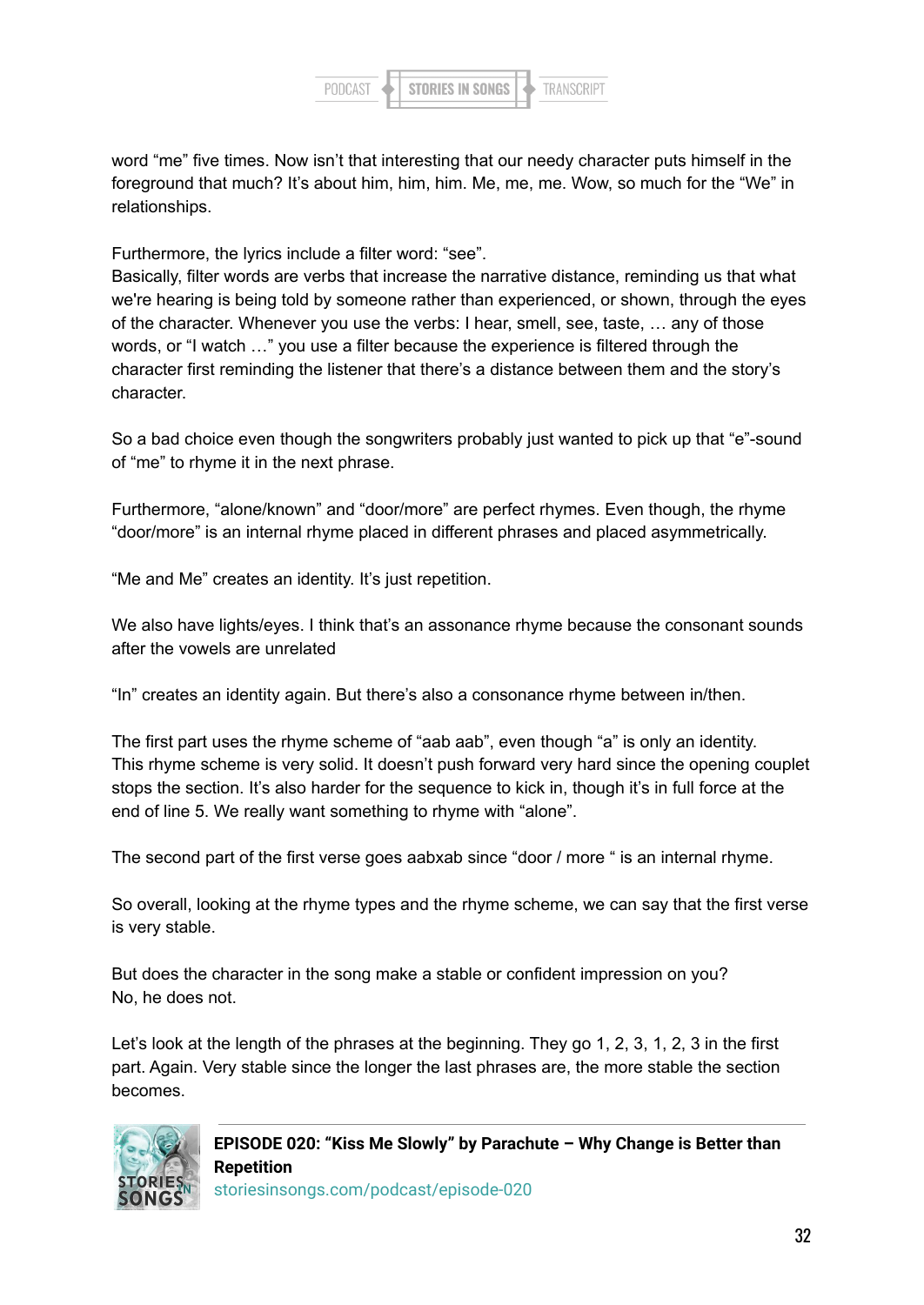

Only in the second half, they go "4, 5, 1, 4, 5, 2. But since we have an even number of phrases (6+6), there's still some balance to it. Even though that part is a little unstable.

So there's no prosody between the lyric structure and the main characters' internal struggle to meet his need.

Let's quickly look at the chorus:

*Well, I'm not sure what this is gonna be But with my eyes closed, all I see Is the skyline, through the window The moon above you and the streets below Hold my breath as you're moving in Taste your lips and feel your skin When the time comes, baby, don't run Just kiss me slowly*

We have couplets here at the beginning of the chorus. "Be/see", "window / below", "in / skin" are also perfect rhymes. Or call them resolved. And we know perfect rhymes are not really surprising and very stable. And couplets stop the motion. For the purpose of the chorus – a moment when time stood still – we actually have prosody. The lyric structure supports the idea.

The only two rhymes that are not perfect or resolved are "comes / run". That's a subtractive rhyme because we lose the "s". And there's an additive rhyme to create the balance again in the end by picking up the sound "ow" from below in the fourth line and rhyming it with "slowly" in the last phrase.

Again, the chorus is very stable. The phrase lengths are the same. And the number of phrases is an even number, too.

So comparing the first verse and the chorus we have two sections that are very stable. Although I would argue that the verse could have been written a little more unstable, either by taking a phrase away or giving it an odd number to move that section into the chorus. Or use more unstable rhyme types.

Let's look at the second verse.

*Stay with me Baby, stay with me Tonight, don't leave me alone (Me alone)*

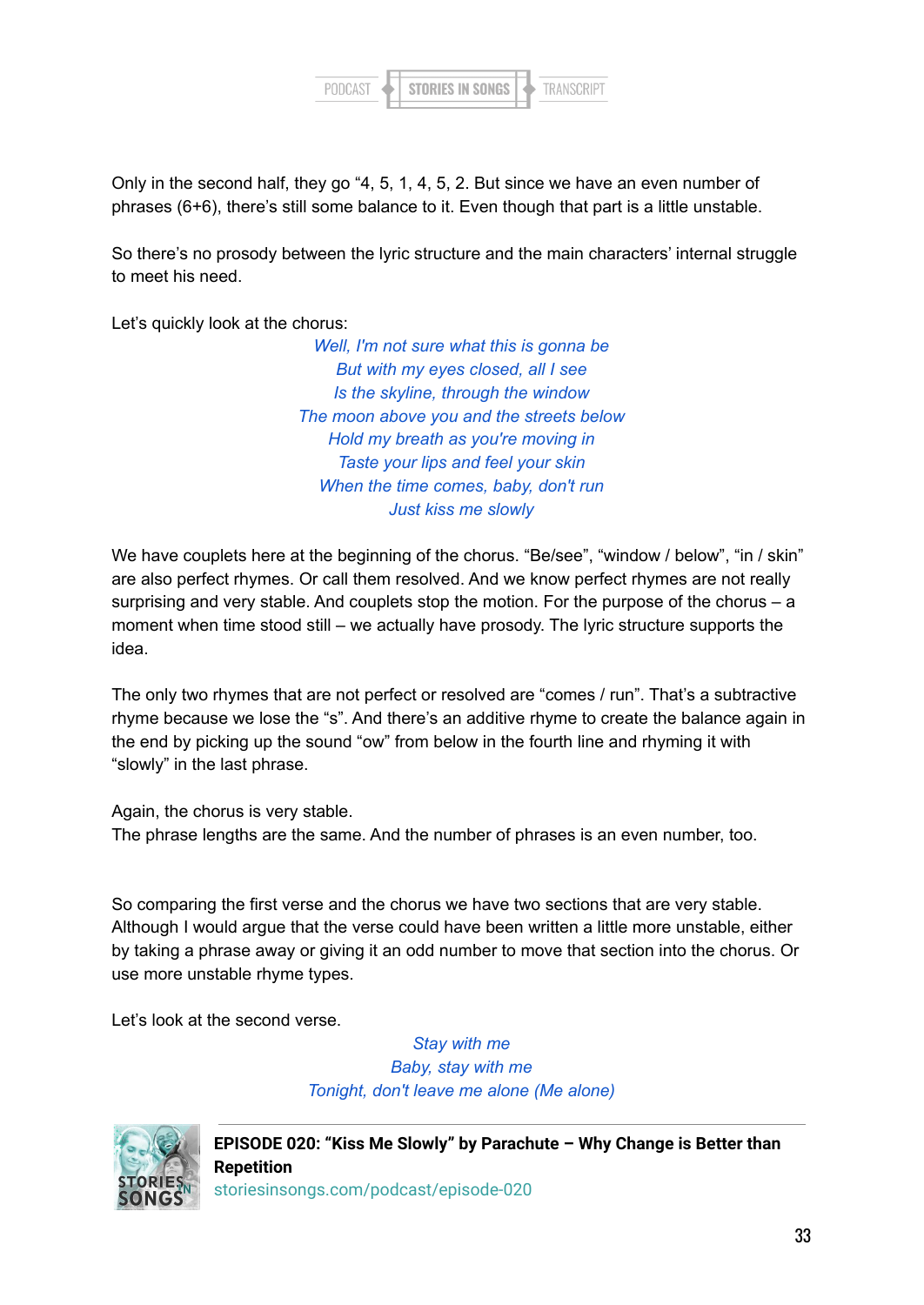

**TRANSCRIPT** 

*She shows me everything she used to know Picture frames and country roads When the days were long and the world was small She stood by as it fell apart Separate rooms and broken hearts But I won't be the one to let you go*

**STORIES IN SONGS** 

Interestingly, the second verse starts like the first one with an identity "me/me", but then skips the first part of the first verse's structure (3 lines) and picks up the second part.

Still, the line lengths are suddenly longer. Before, lines 3 and 6 were the shortest. Now they are longer.

The rhyme scheme changes too when we look at the second part starting with "She shows me everything …". Here we have aaxbba. "Know / Roads" is an assonance rhyme. "Apart / Hearts" is a subtractive rhyme, and "go /know" is a perfect rhyme. So the rhyme types are the only ones really providing some instability.

The bridge is a great contrast to the chorus and the verses.

*And it's hard to love again When the only way it's been When the only love you knew Just walked away If it's something that you want Darling, you don't have to run You don't have to go Just stay with me, baby, stay with me*

The words hardly rhyme, if they do so at all.

So overall, I think the song's main problem is the second verse – the dreaded second verse. Mistake in the point of view + not sticking to the established structure of the verse section. Maybe that's another reason why we feel so confused about that part of the song.

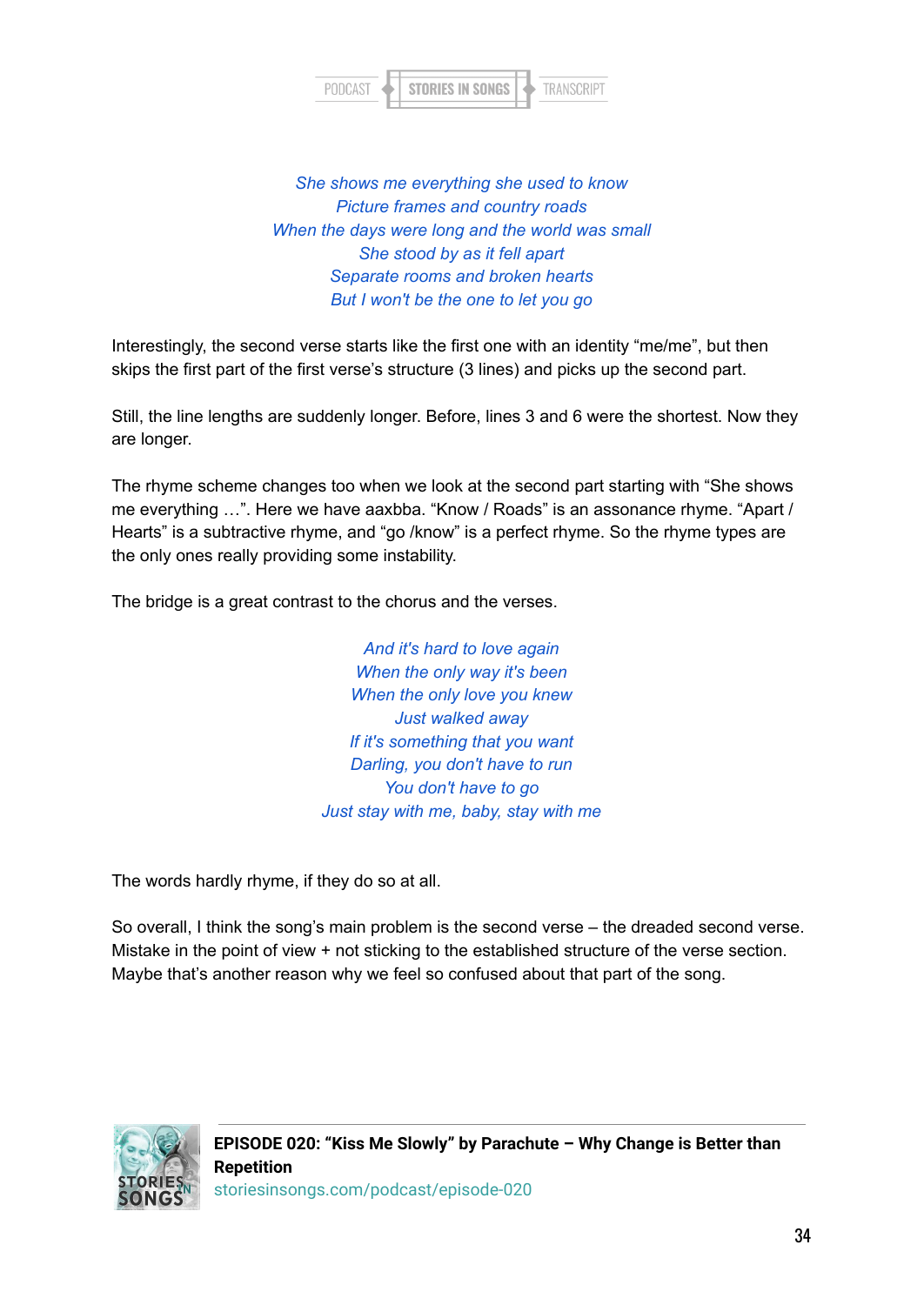

Summary Step 3 - Narration

Okay, now let's quickly summarize part 3 of the S.O.N.G. framework.

We now know:

- 1. The song's character is thinking back on a memory of their first kiss in a hotel room
- 2. while he tries to convince her to stay with him.
- 3. His problem is that he doesn't wanna be alone
- 4. Kissing her that one time was the inciting incident to the song's story moment.
- 5. But the situation does not change in the lyrics. He keeps asking her to stay.

# 4. Gist

**[01:11:55]** Alright, at this point we would continue with the fourth step of the S.O.N.G. framework. This step is all about the gist or the message of the song.

Since we don't have a character who's in a crisis where they have to make an A or B choice, there's no decision. If there's no decision, there's no resolution. If there's no resolution, there's neither a prescriptive nor cautionary message to take away from the song.

So the song "Kiss Me Slowly" does not have a message.

The problem that the character faces is not resolved. His situation neither changes for better nor ill.

# What we've learned in this episode:

**[01:12:33]** Wow, we've discovered a lot about Parachute's song "Kiss Me Slowly".

Most importantly, we've learned why it's so important to stick to one point of view. We don't want to create confusion by introducing too many viewpoints.

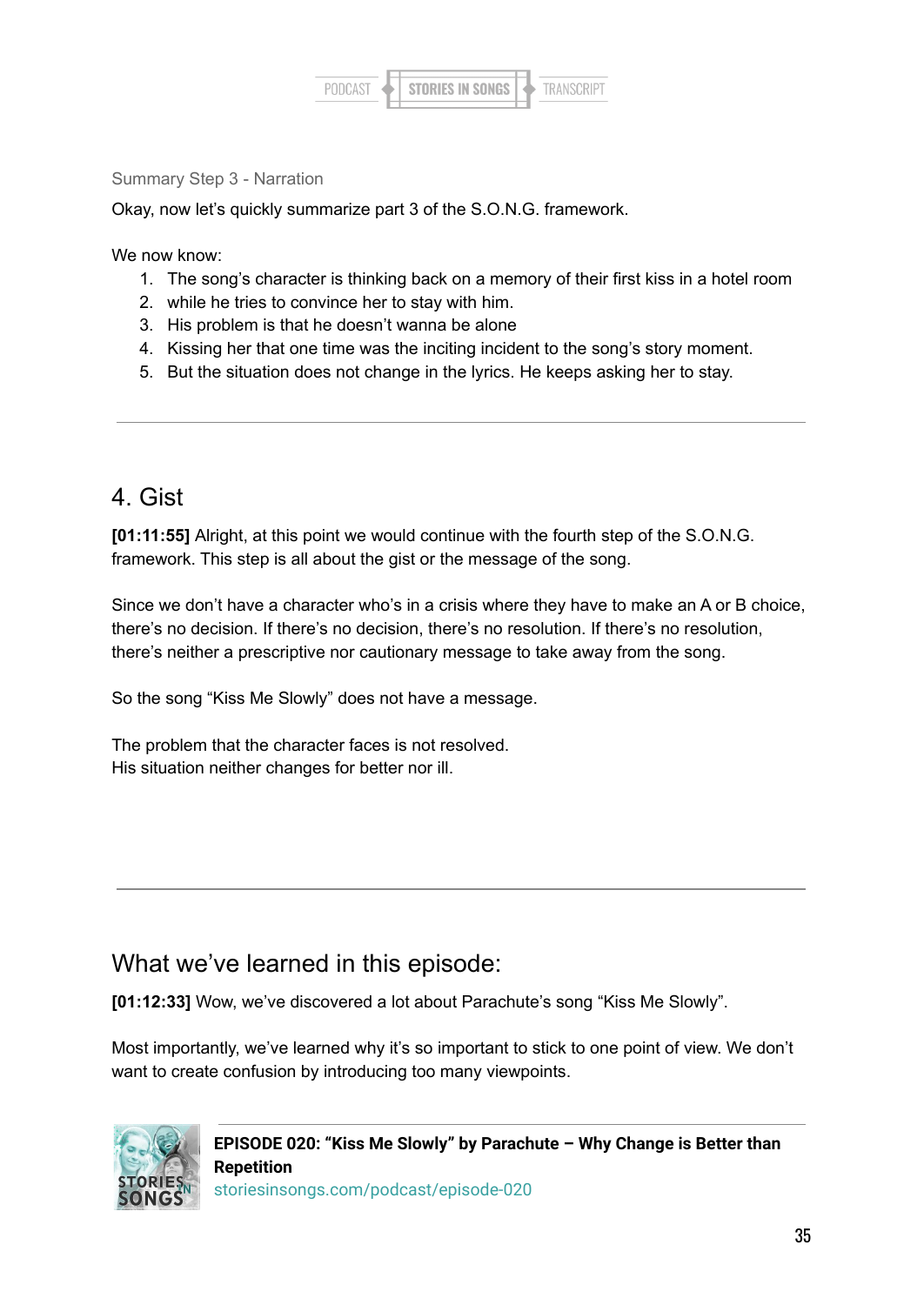

We now also know that when we write in first person, it's better if we introduce the audience to a character who does not come across as needy or whiny. After all, in first person, the audience identifies with the character. But if they don't like that character or a particular character trait, they'll keep their distance from them. But that's not what we want, right? We want the audience to be in that moment with our song's character. So even if we start the song with a character who's insecure, we should show how they change internally and gain some kind of wisdom or meaning, and get more confident. That internal change makes a huge impact.

And we've also learned that a song gets kinda boring if it doesn't progress. There's a lot of repetition in the lyrics. Not only by the identities in the rhyme types, but also when we look at the plot. Nothing changes the situation. At the end of the song, the character still keeps asking her to stay with him. Same as in the beginning. So no problem is solved and no takeaway for the listener. Kinda sucks if you don't really know how it all turns out.

What do you think about the lyrics?

What would you have done better?

Any ideas?

# Song Exercise - The First Kiss

**[01:14:07]** Well, as always, there's an exercise you can do to apply what we've learned in this episode.

Go to the show notes or visit storiesinsongs.com/podcast/ and find episode 20 to download the exercise PDF.

Just so you have an idea of what I want you to do:

#### **I want you to rewrite the verses of Parachute's song "Kiss Me Slowly" by changing as little as possible but as much as you need to meet the following criteria:**

- 1. Keep the point of view of **direct address.**
- 2. Try to turn away from that "me, me, me" aspect.
	- a. Tipp: Show the character's **internal shift** to being more sophisticated or wise, or how he's discovered meaning. Something that makes him change his approach, or that shows him being confident right from the start.



**EPISODE 020: "Kiss Me Slowly" by Parachute – Why Change is Better than Repetition**

[storiesinsongs.com/podcast/episode-020](https://storiesinsongs.com/podcast/episode-020/)